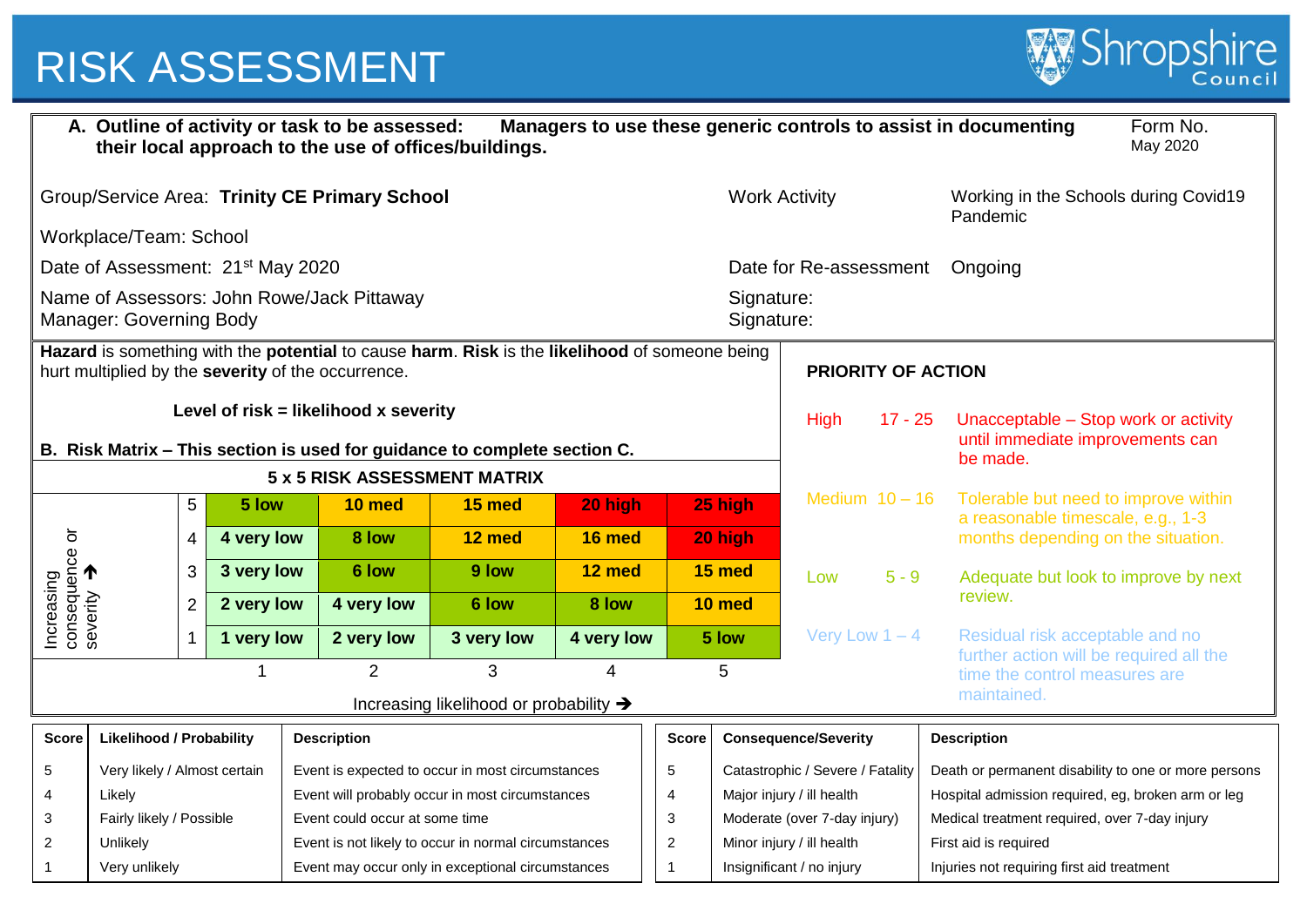| What are the<br>Hazards? |                                     | Who<br>might be<br>harmed                          |                                                                                                                                                                                                                                                                                                                                                                                                                                                                                                                                                                                                                                                                                                                                                                                                                                                                                                | <b>Risk</b><br>Level | What<br>further             | <b>Residua</b><br>I Risk      | <b>Action</b> |               |
|--------------------------|-------------------------------------|----------------------------------------------------|------------------------------------------------------------------------------------------------------------------------------------------------------------------------------------------------------------------------------------------------------------------------------------------------------------------------------------------------------------------------------------------------------------------------------------------------------------------------------------------------------------------------------------------------------------------------------------------------------------------------------------------------------------------------------------------------------------------------------------------------------------------------------------------------------------------------------------------------------------------------------------------------|----------------------|-----------------------------|-------------------------------|---------------|---------------|
|                          |                                     | and how<br>the<br>hazard<br>could<br>cause<br>harm | What are you already doing?<br><b>(Existing Controls)</b>                                                                                                                                                                                                                                                                                                                                                                                                                                                                                                                                                                                                                                                                                                                                                                                                                                      |                      | actions<br>are<br>necessary | Level<br>Low/Me<br>d/<br>High | Who           | When          |
| $\mathbf 1$ .            | <b>Insufficient</b><br>staff ratios | Staff,<br><b>Pupils</b>                            | A staff audit has taken place and available staff have<br>been assigned to the timetable.<br>Co-Headteacher & Lead Teacher available at all<br>times.<br>At least 1 Paediatric First Aider is available at all<br>times in line with EYFS requirements.<br>At least 2 other First Aid Trained staff are available at<br>all times.<br>All Designated Safeguarding Leads available<br>Keep staffing arrangements / timetables as<br>consistent as possible.<br>Staff to report Sickness Absence to Co-headteachers<br>as usual<br>If a member of the Teaching Staff is unavailable due<br>to sickness absence, their cohort may have to be<br>sent home as normal supply protocols / staff covering<br>may not be put in place<br>Staff should not 'cover' for absent members of staff.<br>Supply will only be used if supply teacher has not<br>worked in any other school/setting for 14 days | Med/<br>High         | <b>None</b>                 | Low                           | JR/JP         | By<br>31/5/20 |

# **C. Use information from section B to identify level of risk for each hazard**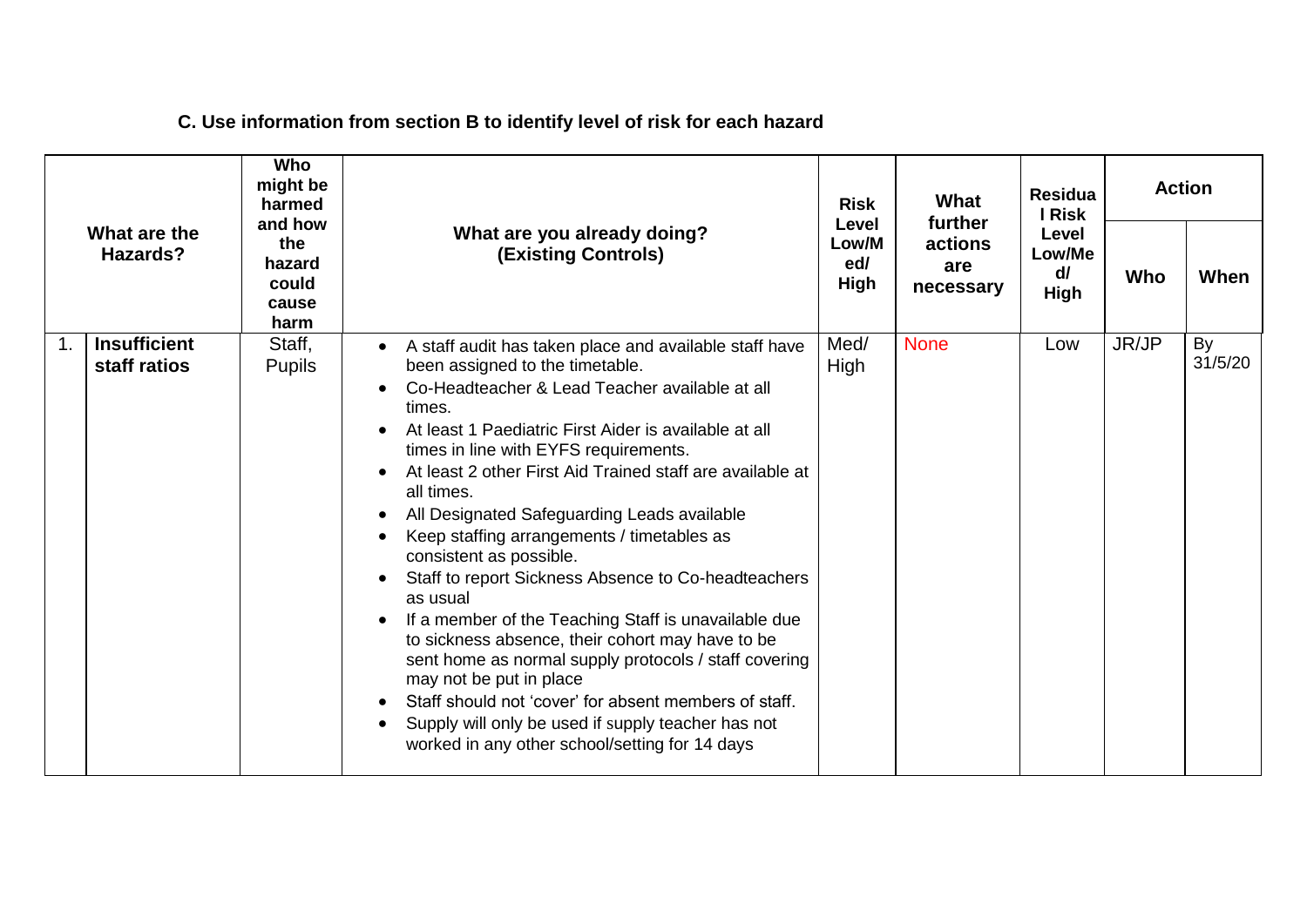| 2 | Catching       | Staff,   | $\bullet$ | minimising contact with individuals who are                                                                                                                                                                                                                                                                                                                                                                                                                                                                                                                                                                                                    | Med/ | <b>None</b> | Low | JR/JP | By      |
|---|----------------|----------|-----------|------------------------------------------------------------------------------------------------------------------------------------------------------------------------------------------------------------------------------------------------------------------------------------------------------------------------------------------------------------------------------------------------------------------------------------------------------------------------------------------------------------------------------------------------------------------------------------------------------------------------------------------------|------|-------------|-----|-------|---------|
|   | or spreading   | Pupils,  |           | unwell by ensuring that those who have                                                                                                                                                                                                                                                                                                                                                                                                                                                                                                                                                                                                         | High |             |     |       | 31/5/20 |
|   | Coronvirus-    | Parents, |           | coronavirus symptoms, or who have someone in                                                                                                                                                                                                                                                                                                                                                                                                                                                                                                                                                                                                   |      |             |     |       |         |
|   | <b>General</b> | carers,  |           | their household who does, do not attend                                                                                                                                                                                                                                                                                                                                                                                                                                                                                                                                                                                                        |      |             |     |       |         |
|   | considerations | visitors |           | childcare settings, schools or colleges                                                                                                                                                                                                                                                                                                                                                                                                                                                                                                                                                                                                        |      |             |     |       |         |
|   |                |          | $\bullet$ | where practicable keeping a social distance of 2<br>metres<br>cleaning hands more often than usual - wash<br>hands thoroughly for 20 seconds with running<br>water and soap and dry them thoroughly or use<br>alcohol hand rub or sanitiser ensuring that all<br>parts of the hands are covered<br>ensuring good respiratory hygiene by promoting<br>the 'catch it, bin it, kill it' approach<br>cleaning frequently touched surfaces often using<br>standard products, such as detergents and                                                                                                                                                 |      |             |     |       |         |
|   |                |          |           | bleach<br>minimising contact and mixing by altering, as<br>much as possible, the environment (such as<br>classroom layout) and timetables (such as<br>staggered break times)<br>Review fire safety arrangements including<br>emergency evacuation routes to maintain social<br>distancing where practicable.<br>Daily cleaning each day - All frequently touched<br>surfaces, equipment, door handles and toilets<br>used during the day will be cleaned thoroughly<br>each day.<br>11.45 Clean of touch points e.g. door handles,<br>dinner tables, etc.<br>Hand Sanitiser station in foyer.<br>Children wash hands in toilets or other areas |      |             |     |       |         |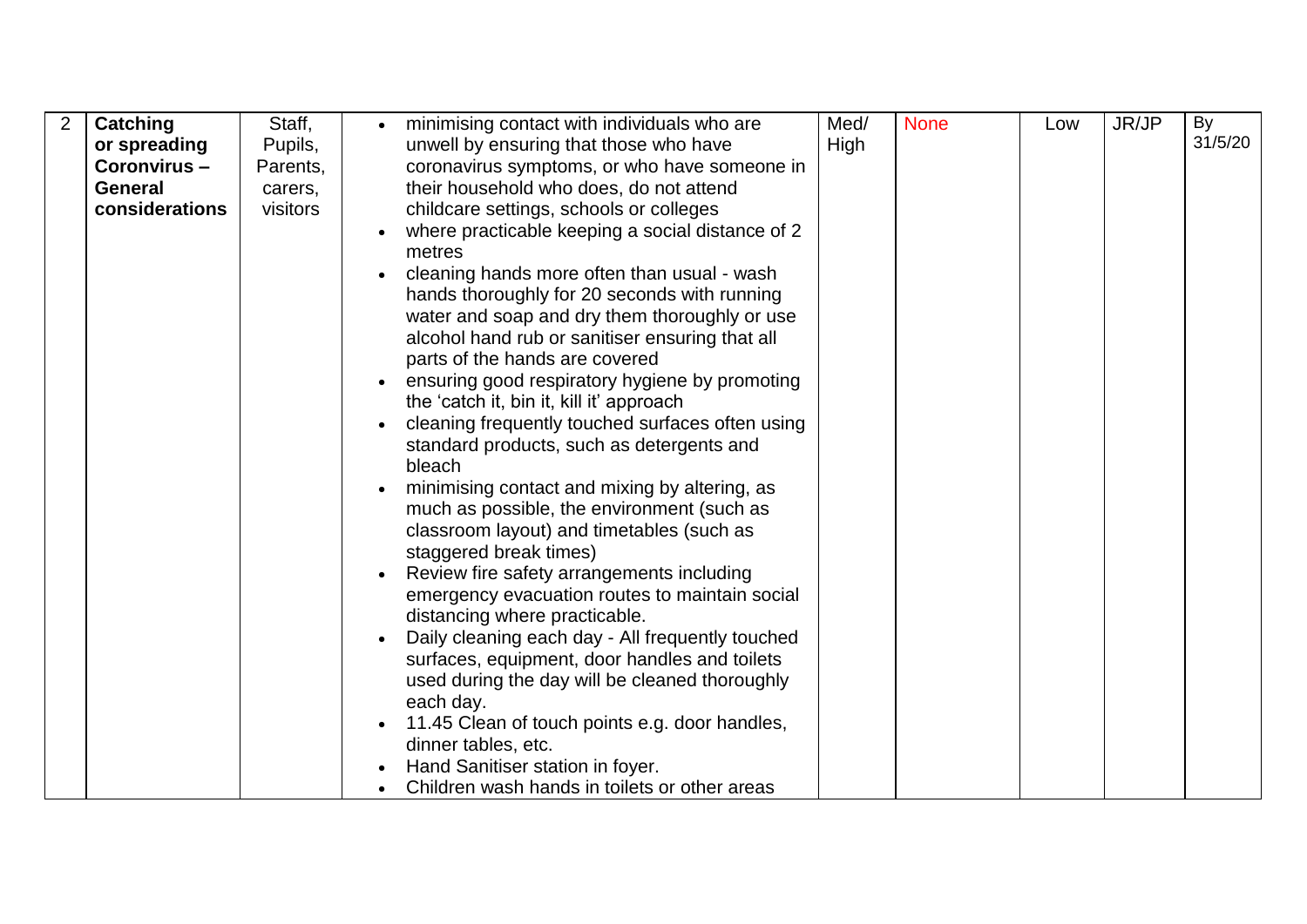| identified below (no hot water plumbed into all             |  |  |
|-------------------------------------------------------------|--|--|
|                                                             |  |  |
| classrooms at present).                                     |  |  |
| Handwashing facilities with Soap and water are<br>$\bullet$ |  |  |
| available in the following areas:                           |  |  |
| Class 1 Toilets                                             |  |  |
| Practical area between Class 2 & 3                          |  |  |
| Class 5                                                     |  |  |
| <b>Main Toilets</b><br>$\Omega$                             |  |  |
| Ford Room<br>$\Omega$                                       |  |  |
| Each classroom to be provided with lidded bins              |  |  |
| and tissues.                                                |  |  |
|                                                             |  |  |
| Children cannot be expected to socially distance            |  |  |
| 2m apart.                                                   |  |  |
|                                                             |  |  |
| The school is implementing the DfE's 'hierarchy of          |  |  |
| measures' to implement protective measures. Control         |  |  |
| measures are below.                                         |  |  |
|                                                             |  |  |
| <b>Avoiding contact with anyone with symptoms</b>           |  |  |
| • Guidance will be provided to parents in relation          |  |  |
| to this.                                                    |  |  |
| School office hatch will remain closed at all               |  |  |
| times.                                                      |  |  |
| No visitor in the office at all unless with prior           |  |  |
| appointment. Only one parent/caller in the foyer            |  |  |
| at a time.                                                  |  |  |
| Appropriate signage around site<br>$\bullet$                |  |  |
|                                                             |  |  |
| <b>Frequent handwashing and good respiratory</b>            |  |  |
| practices                                                   |  |  |
| Children to wash hands on arrival, after play,              |  |  |
| before lunch, before home time.                             |  |  |
|                                                             |  |  |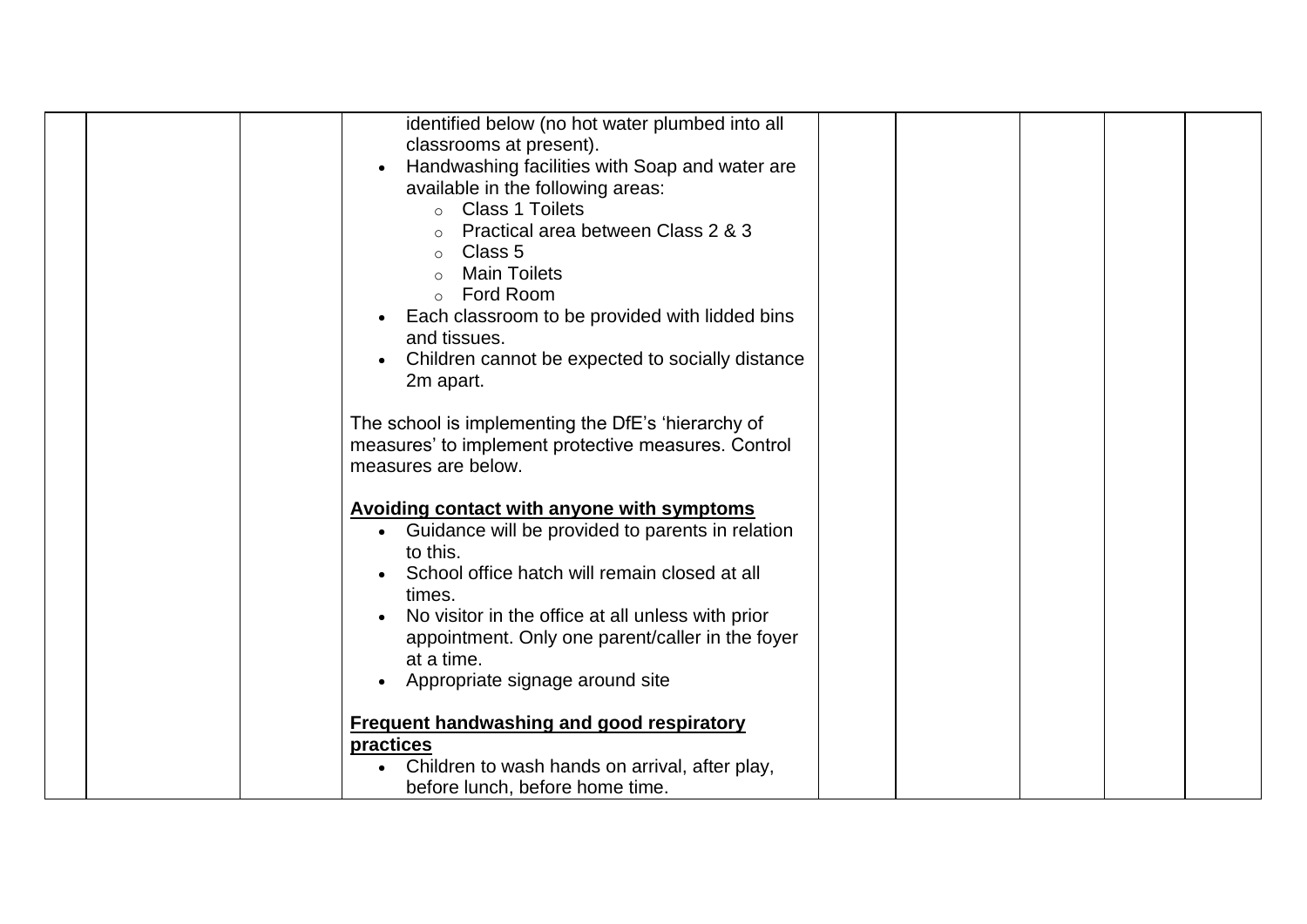| Children to be taught about the need for good<br>respiratory practice and of social distancing.<br>Handwashing facilities are limited in class bases<br>due to design of site.                                                                                              |  |  |  |
|-----------------------------------------------------------------------------------------------------------------------------------------------------------------------------------------------------------------------------------------------------------------------------|--|--|--|
| <b>Regular Cleaning of Setting</b><br>• Setting to be subject to daily clean.<br>Contact points to be cleaned at lunchtimes                                                                                                                                                 |  |  |  |
| <b>Minimising contact and mixing</b><br>• Children and attached adults to stay within<br>cohort groups all day.<br>Staggered arrival, play, lunch and pick up times                                                                                                         |  |  |  |
| No playtime toys (KS1) will be shared.<br>• A selection of playtime equipment will be available<br>for each KS1 group. This will not be shared.                                                                                                                             |  |  |  |
| <b>Childcare</b><br>• Due to the implementation of the DfE guidelines of<br>the need to isolate cohorts of children and the need<br>to clean thoroughly at the end of each day, we will be<br>unable to operate Breakfast and After-School Club<br>safely during this time. |  |  |  |
| <b>Social distancing for adults</b><br>Staff will not mix. Staff will have lunch with their<br>teaching groups, supervise breaks etc. As a result,<br>there is a need to ensure each group is staffed by<br>two members of staff.                                           |  |  |  |
| <b>Control of toys and soft furnishings</b><br>Toys (KS1) will be kept for that group alone and not<br>$\bullet$                                                                                                                                                            |  |  |  |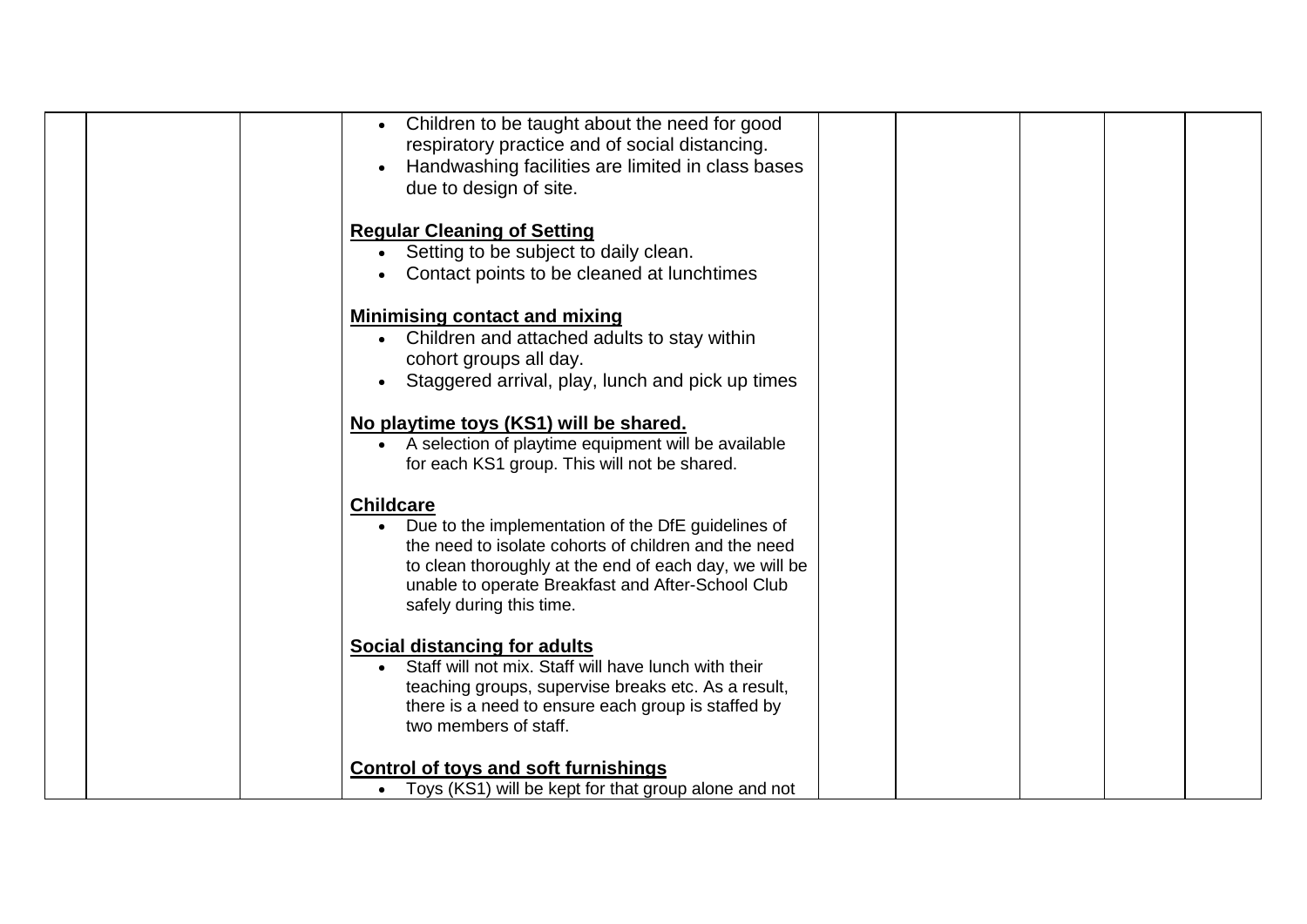| shared between groups. Where this cannot be<br>achieved, these will be removed.<br>Soft furnishings have been removed.<br>Children will not sit on the floor                                                   |
|----------------------------------------------------------------------------------------------------------------------------------------------------------------------------------------------------------------|
| School events (assemblies, etc)<br>There will not be any 'whole school' gatherings.<br>No Open the Book assemblies until further notice.<br>Sports' Day, Leavers' Day, and similar events are<br>cancelled.    |
| <b>Cashless System</b><br>• Parents will have to make school purchases online<br>via School Money.                                                                                                             |
| <b>Marking</b><br>To reduce exchange of materials between children<br>and adults, the school will operate a strict 'no<br>marking' policy until the end of the Summer term.                                    |
| <b>Uniform</b><br>School Uniform will not be worn and children must<br>wear suitable clothes and trainers for outdoor<br>activities.                                                                           |
| <b>Taking books home</b><br>Children will not take books to and from school.<br>The 'Links Book' system will be suspended with<br>parents encouraged to communicate with school<br>electronically or by phone. |
| Based on an assessment of risk and available space,<br>classes can accommodate no more than 15 children                                                                                                        |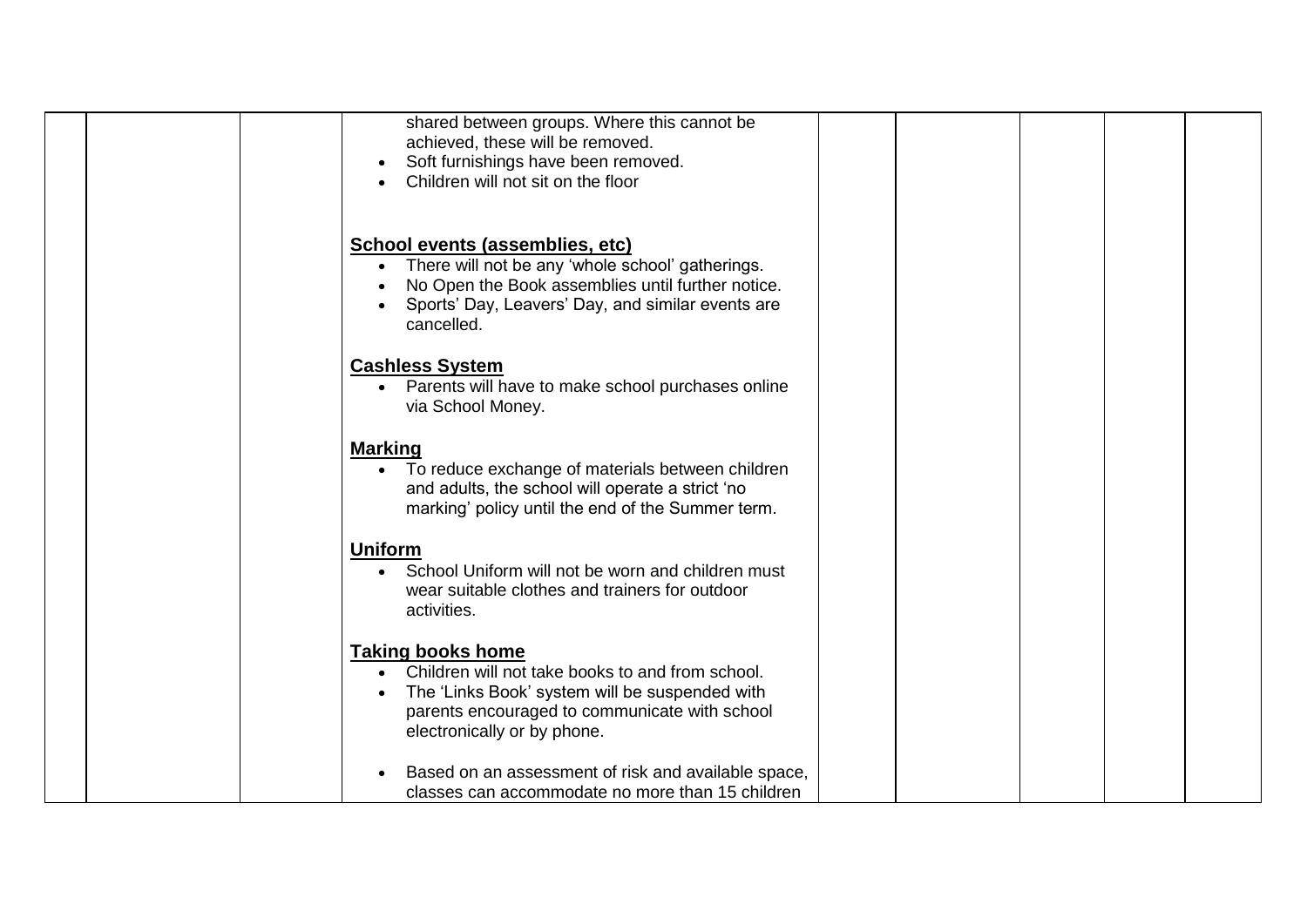|   |                                                                              |                                                                                                        | (this is with desks in 'exam conditions' spread out as<br>far as possible).<br>There will be a maximum of 60 children in school at<br>any given time, separated into 4 cohort groups.<br>Children will be organised into groups of up to 15<br>which cannot mix                                                                                                                                                                                                                                                                                                                                                                                                                                                                             |              |                                                                                                                                                              |     |       |               |
|---|------------------------------------------------------------------------------|--------------------------------------------------------------------------------------------------------|---------------------------------------------------------------------------------------------------------------------------------------------------------------------------------------------------------------------------------------------------------------------------------------------------------------------------------------------------------------------------------------------------------------------------------------------------------------------------------------------------------------------------------------------------------------------------------------------------------------------------------------------------------------------------------------------------------------------------------------------|--------------|--------------------------------------------------------------------------------------------------------------------------------------------------------------|-----|-------|---------------|
| 3 | <b>Maintaining</b><br><b>Social</b><br><b>Distancing at</b><br><b>School</b> | Staff<br>including<br>cleaning<br>and<br>catering<br>staff,<br>pupils,<br>Visitors.<br>contractor<br>s | organise small class groups, as described in the<br>$\bullet$<br>'class or group sizes'<br>The following principles will guide the formulation<br>$\bullet$<br>of temporary teaching groups.<br>$\circ$ Survey of all parents to determine need.<br>Removed those who have indicated they<br>have to remain at home as stated above.<br>Those key worker parents' children and<br>$\circ$<br>vulnerable children will continue to use<br>the provision on a full time basis as they<br>have done since 23/3/20.<br>Other children (Key Workers in Y2-5 and<br>$\circ$<br>Reception, Y1 and Y6 children) will be<br>grouped into KS1 and KS2 groups and<br>divided again into 3 groups to maintain<br>safe-sized cohorts of up to 15 (colour | Med/<br>High | No further<br>action at this<br>point.<br><b>Further</b><br>actions will<br>be<br>determined<br>through<br>weekly<br>review of<br><b>Risk</b><br>Assessment. | Low | JR/JP | By<br>31/5/20 |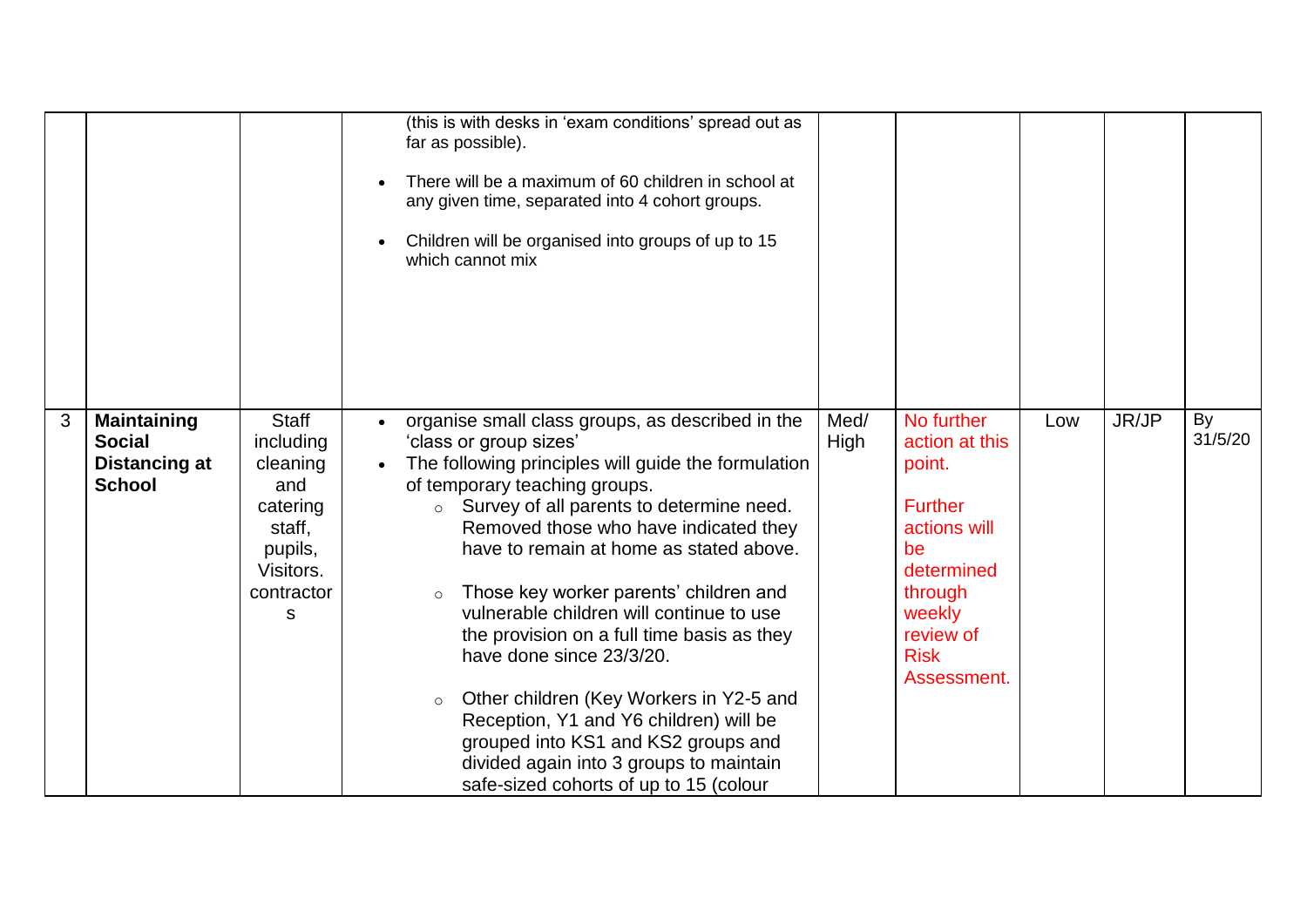|  | time basis.<br>$\circ$ | coded below). These pupils will return<br>through a phased reintegration on a part-<br>Siblings will remain together (but in<br>separate KS groups).                                                                                                                                                                                                                                           |                                                                      |                        |  |  |  |
|--|------------------------|------------------------------------------------------------------------------------------------------------------------------------------------------------------------------------------------------------------------------------------------------------------------------------------------------------------------------------------------------------------------------------------------|----------------------------------------------------------------------|------------------------|--|--|--|
|  | Cohort numbers<br>29   | Description<br>Regular key workers who have<br>used service from 23/3/20 to<br>$1/6/20$ – ON FT basis with<br>siblings                                                                                                                                                                                                                                                                         | Division<br>1 class of 15 (13xKS1+ 2xKS2)<br>1 class of 14 (All KS2) |                        |  |  |  |
|  | 74                     | Rota for all other children of<br>Key workers and children in<br>Reception, Year1 and Year 6<br>with siblings                                                                                                                                                                                                                                                                                  | KS1<br>KS1<br>9<br>10<br>KS2<br>KS2<br>15<br>15                      | KS1<br>10<br>KS2<br>14 |  |  |  |
|  | $\bullet$              | In the event of Covid-19 symptoms within any<br>group, the whole group will follow the isolation<br>guidelines in line with DfE advice.<br>These numbers are taken from the parent<br>intentions survey. We will be unable to operate<br>this provision if parents, who have indicated that<br>they are keeping their child at home for the<br>foreseeable, change their mind and wish to send |                                                                      |                        |  |  |  |
|  |                        | in their child. We have, however, planned for<br>those Parents who have indicated 'undecided'.                                                                                                                                                                                                                                                                                                 |                                                                      |                        |  |  |  |
|  | practicable.           | Office space try to minimise or prevent hot<br>desking – designate separate spaces where<br>The school office is closed to visitors. The school<br>office door will be set to 'closed'.                                                                                                                                                                                                        |                                                                      |                        |  |  |  |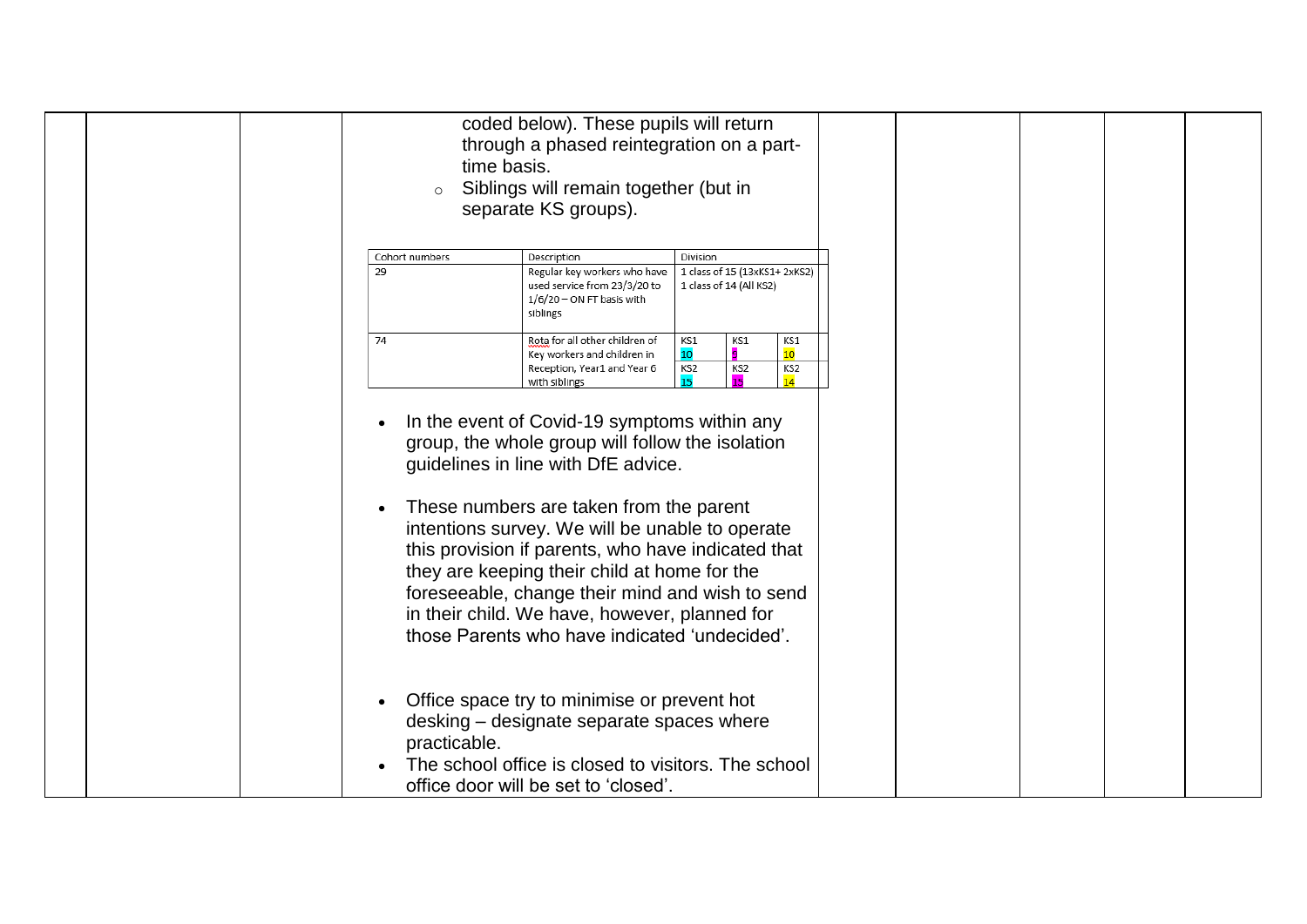| Visitors to the school will be appointment only<br>$\bullet$<br>and only where meetings cannot be held in other<br>forms.<br>Where visitors are in the foyer, only one person<br>$\bullet$<br>can be in the office at a time.<br>The school office glass panel will remain closed<br>$\bullet$<br>at all times.<br>The school will suspend the use of visitor<br>$\bullet$<br>badges and 'signing in' using touch screen<br>panel.<br>Availability of staff determined by:<br>Audit staff to ascertain who is available to work in<br>$\circ$<br>school from June 1st.<br>Staff who are 'Clinically extremely vulnerable' will<br>$\circ$ |
|-------------------------------------------------------------------------------------------------------------------------------------------------------------------------------------------------------------------------------------------------------------------------------------------------------------------------------------------------------------------------------------------------------------------------------------------------------------------------------------------------------------------------------------------------------------------------------------------------------------------------------------------|
| work from home.<br>Staff who live with someone who is 'Clinically<br>$\circ$<br>extremely vulnerable' are advised to only attend work<br>if stringent social distancing measures can be<br>adhered to - this is not possible within our school<br>setting and therefore, they will stay at home.<br>Staff who are 'Clinically vulnerable' will work from<br>$\circ$<br>home.<br>Staff who live with someone who are 'Clinically<br>$\circ$<br>vulnerable' will attend work.                                                                                                                                                               |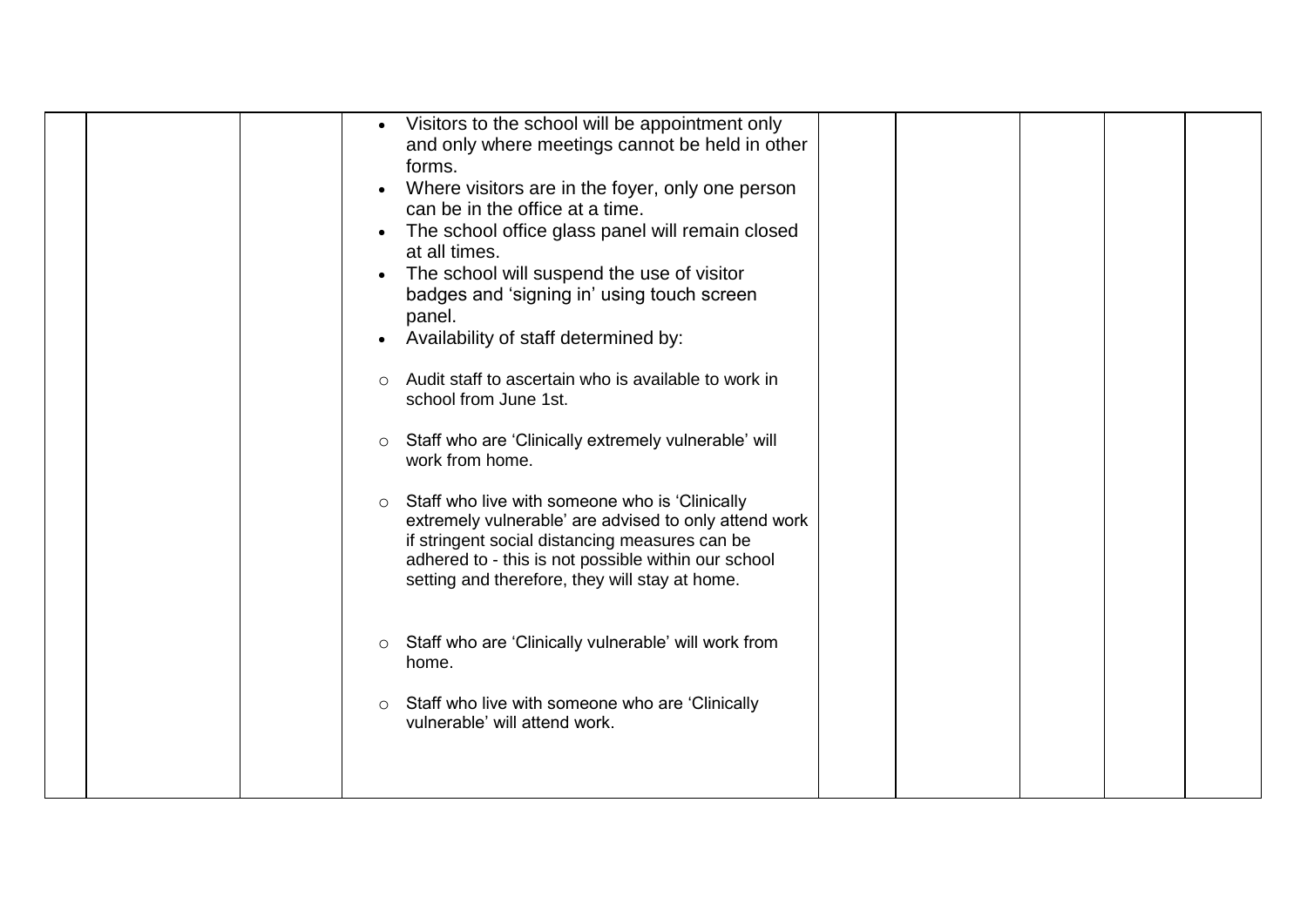|  | refreshing the timetable:                                                                                                                                                                                                                                                                                                                                                                                                                                                                                                                                    |  |  |  |
|--|--------------------------------------------------------------------------------------------------------------------------------------------------------------------------------------------------------------------------------------------------------------------------------------------------------------------------------------------------------------------------------------------------------------------------------------------------------------------------------------------------------------------------------------------------------------|--|--|--|
|  | Drop-off<br>Time - 8.30am - 9.00am.<br>Parents will observe the one-way system around<br>the school site (clockwise around the back and<br>out through the gate next to the pond into Car<br>park).<br>Car park vehicle gate will be closed to vehicles<br>from 8.30am to prevent the movement of cars to<br>ensure safety of parents.<br>2 metre markings will be spray painted on the<br>$\bullet$<br>paths to enable parents to observe social<br>distancing measures.<br>Parents must drop their child off at the<br>classroom door; not the playground. |  |  |  |
|  | <b>Signage</b><br>• Signs will guide parents to drop-off and pick-up<br>arrangements                                                                                                                                                                                                                                                                                                                                                                                                                                                                         |  |  |  |
|  | <b>Breaktimes and Playtimes</b><br>Attached staff will supervise their own groups.<br>Playtimes will be as follows. Each group will<br>have playtime with their own group.<br>10.00 - 10.30 - Playtime for Class group 1 (KS1)<br>regs) and 2 (KS1 non-regs)<br>10.30 - 11.00 - Playtime for Class group 3 (KS2)<br>regs) and 4 (KS2 non-regs)                                                                                                                                                                                                               |  |  |  |
|  | <b>Lunchtimes</b><br>Two lunch sittings will operate. Lunches will be<br>$\bullet$                                                                                                                                                                                                                                                                                                                                                                                                                                                                           |  |  |  |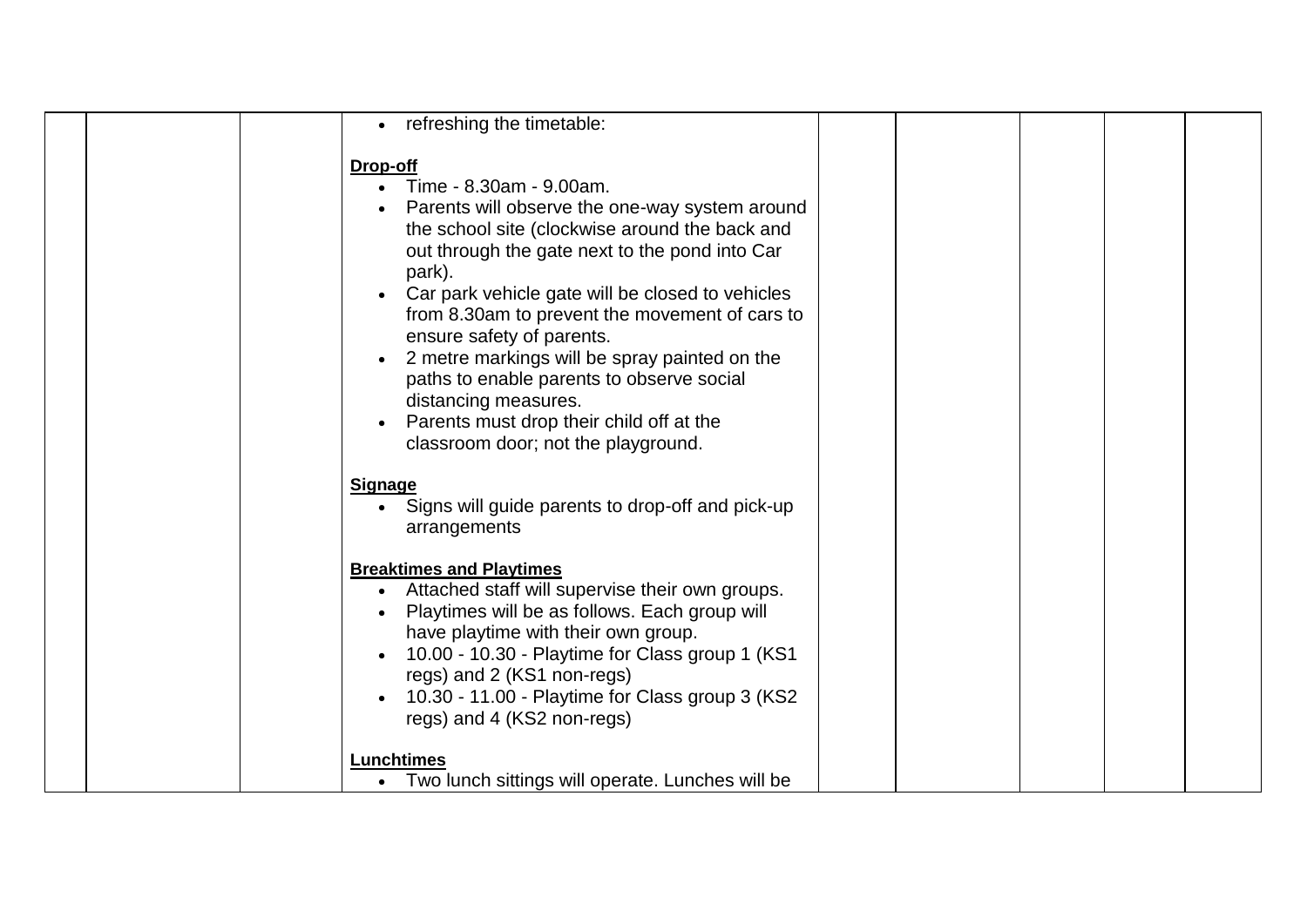|  | extended to enable cleaning of tables in between<br>sittings.                                                                                                                                                                                                                                                                                               |  |  |  |
|--|-------------------------------------------------------------------------------------------------------------------------------------------------------------------------------------------------------------------------------------------------------------------------------------------------------------------------------------------------------------|--|--|--|
|  | <b>Hall time</b><br>$12.00 - 1.00$<br>Lunch and playtime for Class group 1 (KS1 regs)<br>and 2 (KS1 non-regs)<br>Playtime and lunchtime for Class group 3 (KS2<br>regs) and 4 (KS2 non-regs)<br>(Supervised by staff. Children to only move<br>when all are ready to go outside.)<br>Separate play areas coned off on playground<br>$\bullet$<br>and field. |  |  |  |
|  | <b>End of Day</b><br>Parents to collect from 2.45pm to 3.15pm to<br>stagger collection.<br>Parents to move around outside of classrooms<br>(as morning drop-off) to collect children from<br>classrooms.                                                                                                                                                    |  |  |  |
|  | <b>Childcare</b><br>• Due to the implementation of the DfE guidelines<br>of the need to isolate cohorts of children and the<br>need to clean thoroughly at the end of each day,<br>we will be unable to operate Breakfast and After-<br>School Club safely during this time.                                                                                |  |  |  |
|  | <b>Transport</b>                                                                                                                                                                                                                                                                                                                                            |  |  |  |
|  | The school will liaise with Passenger Transport<br>$\bullet$                                                                                                                                                                                                                                                                                                |  |  |  |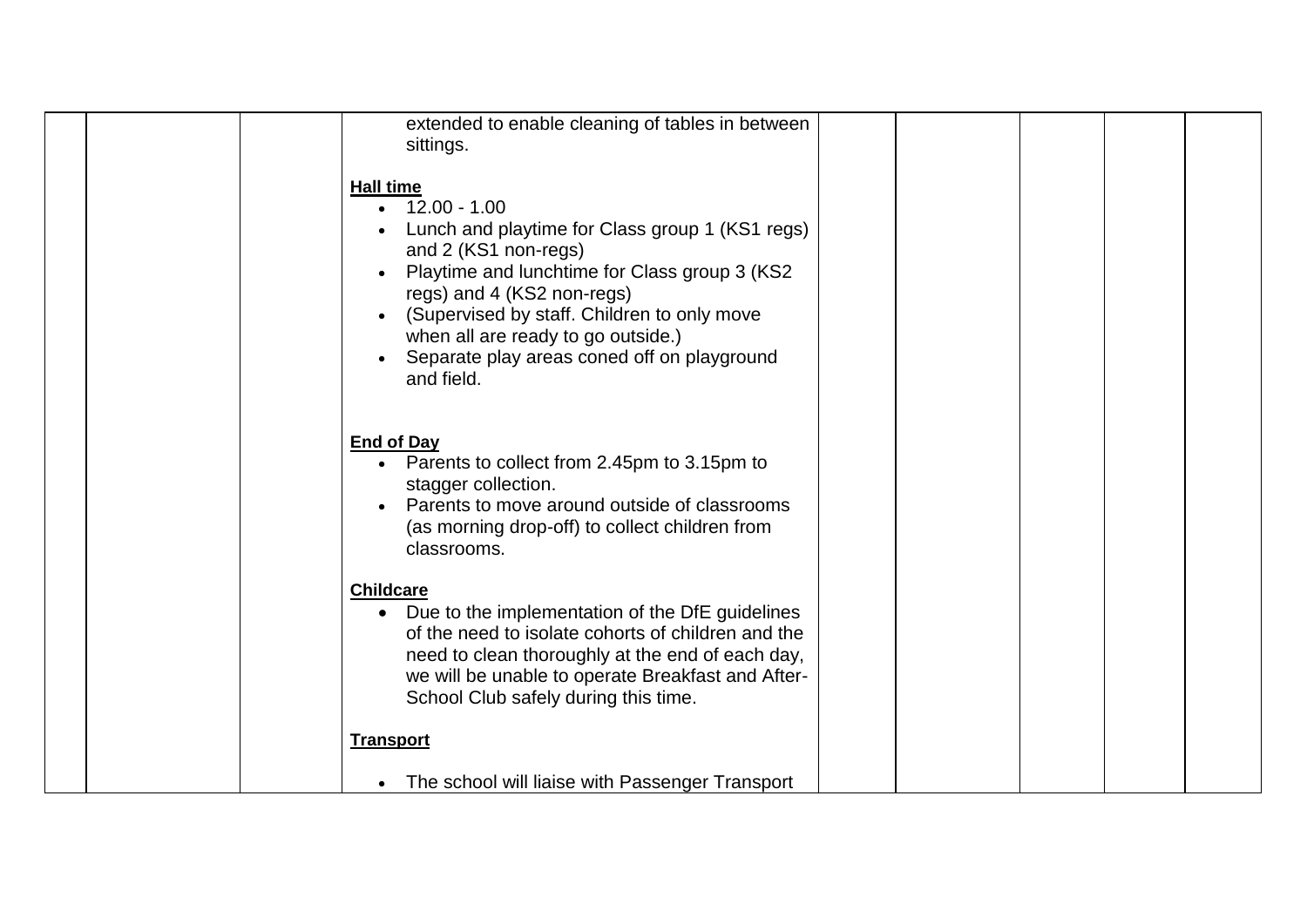|   |                                                                            |                               | and school transport providers in relation to<br>transport<br>Where possible, parents will be encouraged to<br>$\bullet$<br>crive their children to school.<br><b>Working with Children</b><br>Staff can undertake 1:1 reading with children in the<br>$\bullet$<br>same cohort only.<br>No small group work and 1:1 SENDCO support<br>$\bullet$<br><b>Meetings</b><br>All governors meetings will be held online until further<br>$\bullet$<br>notice.<br>Staff meetings will now take place in the school hall<br>each week.<br>The school council will not meet.<br><b>Individual Music Lessons</b><br>No peripatetic music lessons will operate. The<br>remote 'Zoom' lessons provided by the Shropshire |              |                                                                                                                                               |     |       |               |
|---|----------------------------------------------------------------------------|-------------------------------|--------------------------------------------------------------------------------------------------------------------------------------------------------------------------------------------------------------------------------------------------------------------------------------------------------------------------------------------------------------------------------------------------------------------------------------------------------------------------------------------------------------------------------------------------------------------------------------------------------------------------------------------------------------------------------------------------------------|--------------|-----------------------------------------------------------------------------------------------------------------------------------------------|-----|-------|---------------|
| 4 | <b>Reduce mixing</b><br>within<br>education or<br>childcare<br>setting by: | Staff,<br>pupils,<br>visitors | Music Service and Jane Hadwick will continue<br>Controlling movement around the school<br>School cannot operate the suggested 'one way<br>$\bullet$<br>system' in corridors. The space limits the possibility<br>of physical barriers as implementing these would<br>create curther hazards. (e.g. fire escape routes).<br>To reduce corridor traffic, group times to be<br>$\bullet$<br>staggered in relation to<br>Drop-off time<br><b>Breaktime</b><br>Lunchtime<br>Home time<br>$\circ$                                                                                                                                                                                                                  | Med/<br>High | No further<br>action at this<br>point.<br><b>Further</b><br>actions will<br>be<br>determined<br>through<br>weekly<br>review of<br><b>Risk</b> | Low | JR/JP | By<br>31/5/20 |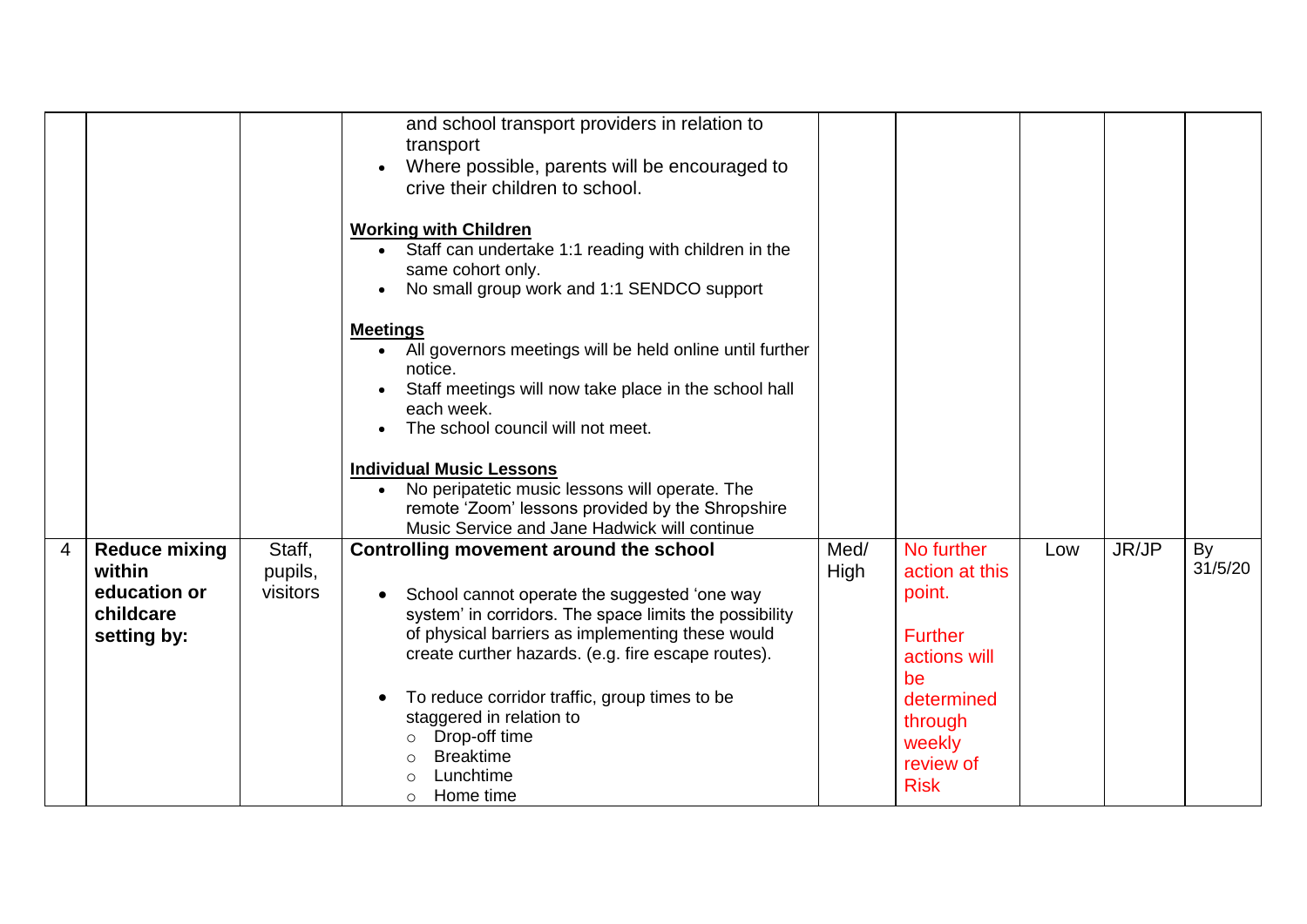|                               | Staff room limited to 2 adults maximum at one time.<br>Adults will remain with child groups to limit contact<br>between adults.                                                                                                                                                                                                                                                                                                                                                                                                                                                                                                                                                                                                                                                       | Assessment. |  |  |
|-------------------------------|---------------------------------------------------------------------------------------------------------------------------------------------------------------------------------------------------------------------------------------------------------------------------------------------------------------------------------------------------------------------------------------------------------------------------------------------------------------------------------------------------------------------------------------------------------------------------------------------------------------------------------------------------------------------------------------------------------------------------------------------------------------------------------------|-------------|--|--|
|                               | <b>Separation of groups</b>                                                                                                                                                                                                                                                                                                                                                                                                                                                                                                                                                                                                                                                                                                                                                           |             |  |  |
| $\bullet$                     | There is a maximum of 6 classroom bases but<br>only 4 FTE class teachers who are able to teach.<br>There are a limited number of Full-time TAs to<br>have more than 4 classes. There are also limited<br>handwashing facilities for each cohort.<br>Based on an assessment of risk and available<br>space, classes can accommodate no more than<br>15 children (this is with desks in 'exam<br>conditions' spread out as far as possible).<br>Given these issues, there will be a maximum of<br>60 children in school at any given time.<br>Children will be organised into groups of up to 15<br>which cannot mix.<br>Resources that are not easily washable or<br>wipeable will be removed.<br>Posters (from annex c in the DfE Guidance)<br>should be displayed in every classroom |             |  |  |
| $\circ$<br>$\circ$<br>$\circ$ | Children to remain within their cohort/contact group:<br>KS1 - Regular Key Workers from 23.03.20<br>KS2 - Regular Key Workers from 23.03.20<br>KS1 - R, Y1, Y6 + Key Workers in Y2-5 (3 week Rota)<br>KS2 - R, Y1, Y6 + Key Workers in Y2-5 (3 week Rota)                                                                                                                                                                                                                                                                                                                                                                                                                                                                                                                             |             |  |  |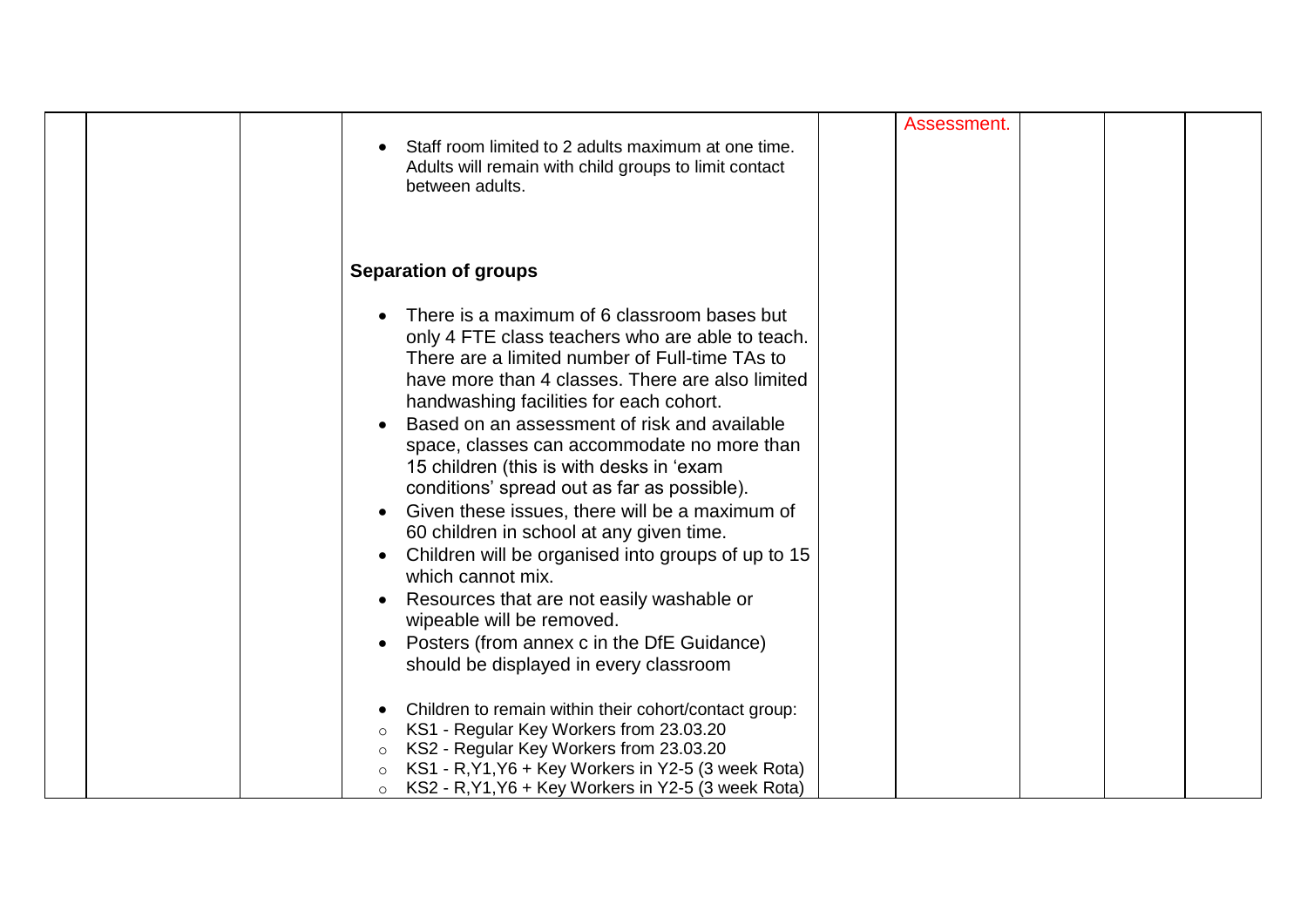|  | accessing rooms directly from outside (see drop<br>off and pick up)<br>supervised toilet breaks as corridor is not<br>suitable for one-way and too small for screens.<br>staggering breaks to ensure that any corridors or<br>circulation routes used have a limited number of<br>pupils using them at any time (see timetable<br>arrangements above)<br>staggering lunch breaks - children and young<br>people should clean their hands beforehand and<br>enter in the groups they are already in, groups<br>should be kept apart as much as possible and<br>tables should be cleaned between each group. If<br>such measures are not possible, children should<br>be brought their lunch in their classrooms<br>ensuring that toilets do not become crowded by<br>limiting the number of children or young people<br>who use the toilet facilities at one time<br>noting that some children and young people will<br>$\bullet$<br>need additional support to follow these<br>measures (for example, routes round school<br>marked in braille or with other meaningful<br>symbols, and social stories to support them in<br>understanding how to follow rules<br>Controlling access to the school |  |  |  |
|--|----------------------------------------------------------------------------------------------------------------------------------------------------------------------------------------------------------------------------------------------------------------------------------------------------------------------------------------------------------------------------------------------------------------------------------------------------------------------------------------------------------------------------------------------------------------------------------------------------------------------------------------------------------------------------------------------------------------------------------------------------------------------------------------------------------------------------------------------------------------------------------------------------------------------------------------------------------------------------------------------------------------------------------------------------------------------------------------------------------------------------------------------------------------------------------------------------|--|--|--|
|  | The school office is closed. The school office                                                                                                                                                                                                                                                                                                                                                                                                                                                                                                                                                                                                                                                                                                                                                                                                                                                                                                                                                                                                                                                                                                                                                     |  |  |  |
|  | door will be set to 'closed'                                                                                                                                                                                                                                                                                                                                                                                                                                                                                                                                                                                                                                                                                                                                                                                                                                                                                                                                                                                                                                                                                                                                                                       |  |  |  |
|  | Visitors to the school will be appointment only                                                                                                                                                                                                                                                                                                                                                                                                                                                                                                                                                                                                                                                                                                                                                                                                                                                                                                                                                                                                                                                                                                                                                    |  |  |  |
|  | and only where meetings cannot be held in                                                                                                                                                                                                                                                                                                                                                                                                                                                                                                                                                                                                                                                                                                                                                                                                                                                                                                                                                                                                                                                                                                                                                          |  |  |  |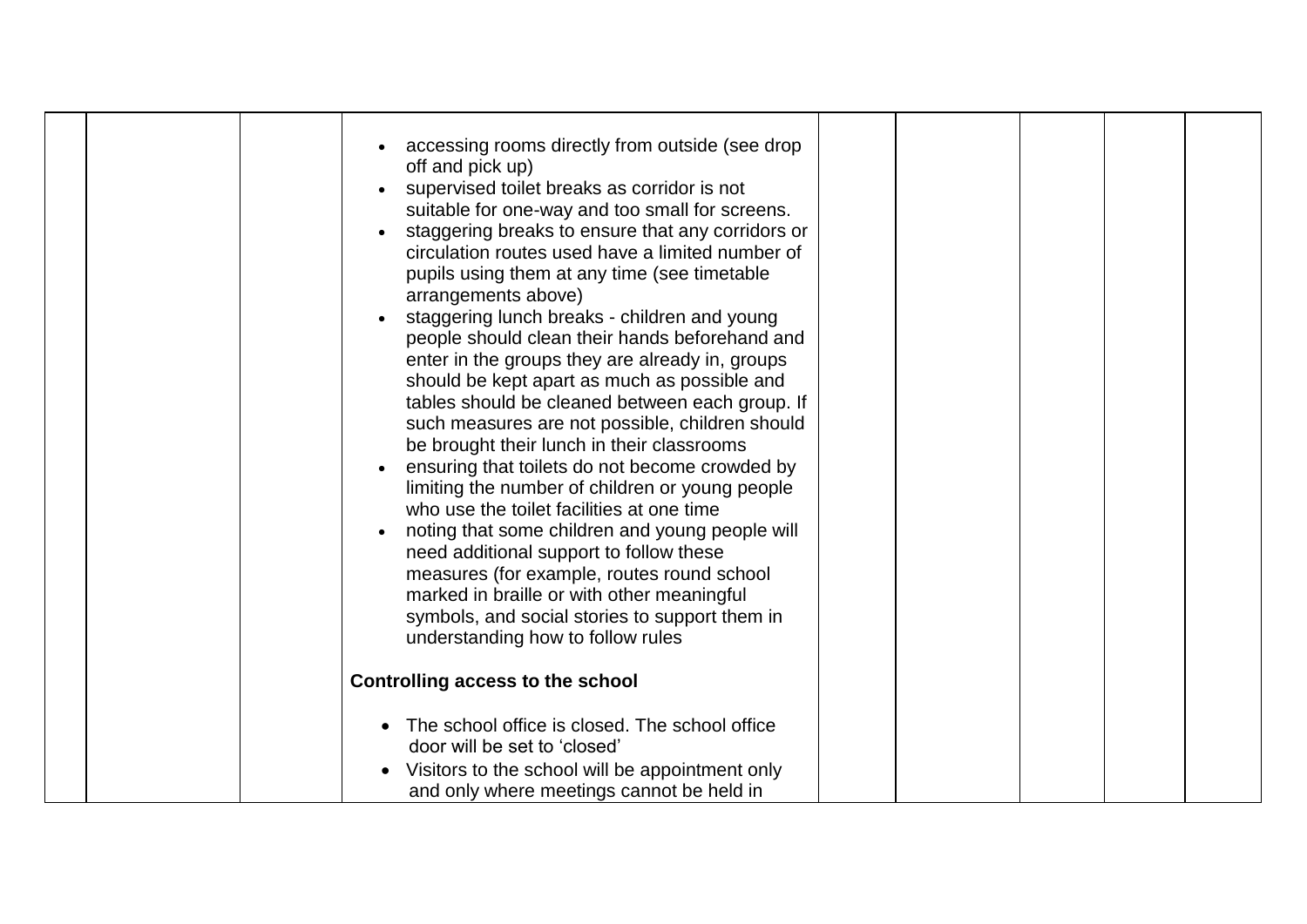| other forms.<br>Where visitors are in the foyer, only one person<br>can be in the office at a time.<br>The school office glass panel will remain closed<br>at all times<br>The school will suspend the use of visitor<br>badges and 'signing in'                                                                                                                                                                       |  |  |
|------------------------------------------------------------------------------------------------------------------------------------------------------------------------------------------------------------------------------------------------------------------------------------------------------------------------------------------------------------------------------------------------------------------------|--|--|
| Use outside space:                                                                                                                                                                                                                                                                                                                                                                                                     |  |  |
| for exercise and breaks as much as possible<br>for outdoor education, where possible, as this<br>can limit transmission and more easily allow for<br>distance between children and staff<br>staff will book areas with sign up sheet to<br>prevent overcrowding<br>although outdoor equipment should not be used<br>(this will be hazard taped)<br>2 zones on KS1 playground with 2m exclusion<br>zone of tape         |  |  |
| For shared rooms:                                                                                                                                                                                                                                                                                                                                                                                                      |  |  |
| use halls, dining areas and internal and external<br>sports facilities for lunch and exercise at 1/4<br>capacity.<br>If class groups take staggered breaks between<br>lessons, these areas can be shared as long as<br>different groups do not mix (and especially do<br>not play sports or games together) and adequate<br>cleaning between groups is in place, following<br>the COVID-19: cleaning of non-healthcare |  |  |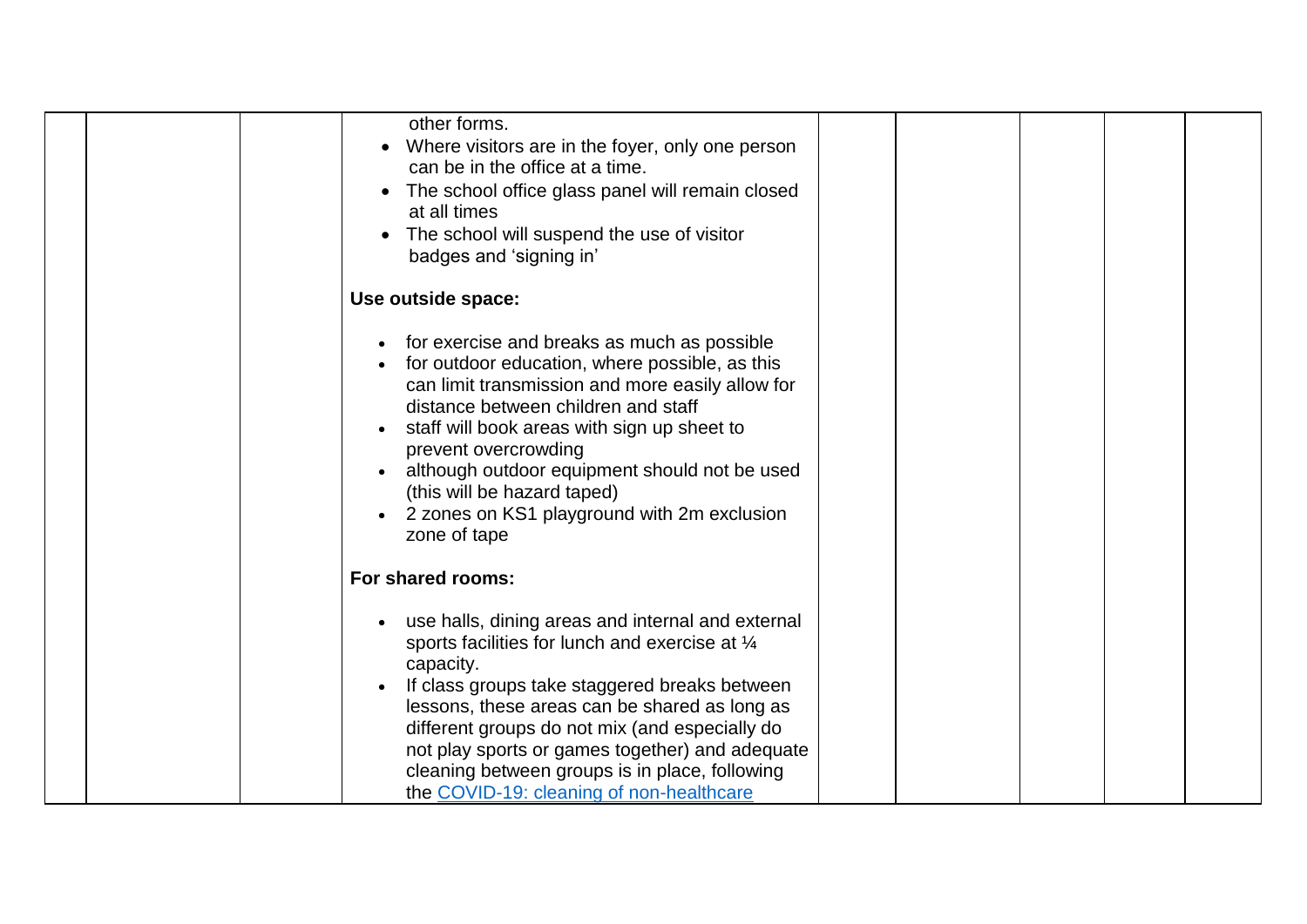|  | settings guidance<br>staffroom to relocate to Class5 to provide                                                                                                                                                                                                                                                                                                                                                                                                                                                                                                                                                                                               |  |  |  |
|--|---------------------------------------------------------------------------------------------------------------------------------------------------------------------------------------------------------------------------------------------------------------------------------------------------------------------------------------------------------------------------------------------------------------------------------------------------------------------------------------------------------------------------------------------------------------------------------------------------------------------------------------------------------------|--|--|--|
|  | sufficient distancing                                                                                                                                                                                                                                                                                                                                                                                                                                                                                                                                                                                                                                         |  |  |  |
|  | Staff meetings to be held in hall on online.                                                                                                                                                                                                                                                                                                                                                                                                                                                                                                                                                                                                                  |  |  |  |
|  |                                                                                                                                                                                                                                                                                                                                                                                                                                                                                                                                                                                                                                                               |  |  |  |
|  | Reduce the use of shared resources:                                                                                                                                                                                                                                                                                                                                                                                                                                                                                                                                                                                                                           |  |  |  |
|  | by limiting the amount of shared resources that<br>are taken home and limit exchange of take-home<br>resources between children, young people and<br>staff<br>Children will not take books to and from school.<br>The 'Links Book' system will be suspended with<br>parents encouraged to communicate with school<br>electronically or by phone.<br>Chromebooks will be cleaned after use.<br>PE Equipment to be limited to each cohort.<br>Follow AFPE guidelines in relation to<br>decontamination https://www.afpe.org.uk/<br>Children will use a poly-pocket of individual<br>$\bullet$<br>stationery items that will be returned to a tray<br>after use. |  |  |  |
|  | Children will be discouraged from bringing items<br>to school (toys and items from home etc.)                                                                                                                                                                                                                                                                                                                                                                                                                                                                                                                                                                 |  |  |  |
|  | by seeking to prevent the sharing of stationery<br>$\bullet$                                                                                                                                                                                                                                                                                                                                                                                                                                                                                                                                                                                                  |  |  |  |
|  | and other equipment where possible. Shared                                                                                                                                                                                                                                                                                                                                                                                                                                                                                                                                                                                                                    |  |  |  |
|  | materials and surfaces should be cleaned and                                                                                                                                                                                                                                                                                                                                                                                                                                                                                                                                                                                                                  |  |  |  |
|  | disinfected more frequently.                                                                                                                                                                                                                                                                                                                                                                                                                                                                                                                                                                                                                                  |  |  |  |
|  |                                                                                                                                                                                                                                                                                                                                                                                                                                                                                                                                                                                                                                                               |  |  |  |
|  | Tubs of resources for individuals if needed $-$ e.g.<br>maths cubes, etc                                                                                                                                                                                                                                                                                                                                                                                                                                                                                                                                                                                      |  |  |  |
|  | although practical lessons can go ahead if                                                                                                                                                                                                                                                                                                                                                                                                                                                                                                                                                                                                                    |  |  |  |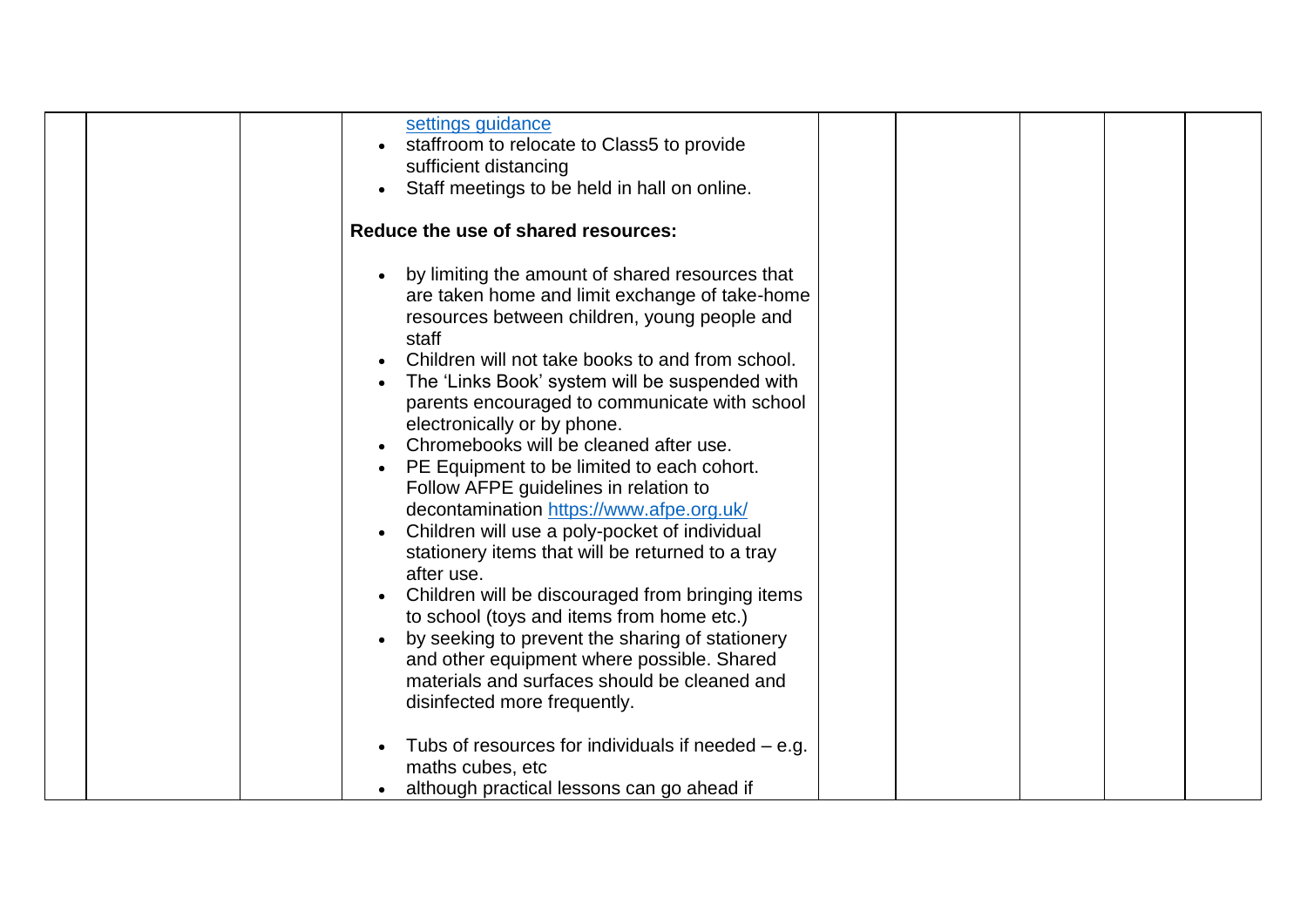|   |                                                                     |                                                                                                               | equipment can be cleaned thoroughly and the<br>classroom or other learning environment is<br>occupied by the same children or young people<br>in one day, or properly cleaned between cohorts<br>N.B. Seek further advice from CLEAPSS for practical<br>lessons, guidance documents GL344 for further advice<br>on D&T (including food Tech) or GL345 guidance for<br>science departments in a partially re-opened school.                                                                                                                                                                                                                                                                                                                                                                                                                                                                                                                                                                             |              |                                                                                                                                                              |     |       |               |
|---|---------------------------------------------------------------------|---------------------------------------------------------------------------------------------------------------|--------------------------------------------------------------------------------------------------------------------------------------------------------------------------------------------------------------------------------------------------------------------------------------------------------------------------------------------------------------------------------------------------------------------------------------------------------------------------------------------------------------------------------------------------------------------------------------------------------------------------------------------------------------------------------------------------------------------------------------------------------------------------------------------------------------------------------------------------------------------------------------------------------------------------------------------------------------------------------------------------------|--------------|--------------------------------------------------------------------------------------------------------------------------------------------------------------|-----|-------|---------------|
| 5 | <b>Managing</b><br>Customers,<br><b>Contractors</b><br>and visitors | <b>Staff</b><br>including<br>cleaning<br>and<br>catering<br>staff,<br>pupils,<br>Visitors.<br>contractor<br>S | <b>Contractors</b><br>Encouraging visits via remote<br>connection/working where this is an option.<br>Where site visits are required, site guidance on<br>$\bullet$<br>social distancing and hygiene should be<br>explained to visitors on or before arrival.<br>Limiting the number of visitors at any one time.<br>$\bullet$<br>Limiting visitor times to a specific time window<br>$\bullet$<br>and restricting access to required visitors only.<br>Determining if schedules for essential services<br>and contractor visits can be revised to reduce<br>interaction and overlap between people, for<br>example, carrying out services at night.<br>Maintaining a paper record of all visitors,<br>however use of signing in screen is suspended<br>Use of visitor badges is suspended.<br>$\bullet$<br><b>Parents, Visitors and Meetings</b><br>Providing clear guidance on social distancing<br>and hygiene to people on arrival, for example,<br>signage or visual aids and before arrival, for | Med/<br>High | No further<br>action at this<br>point.<br><b>Further</b><br>actions will<br>be<br>determined<br>through<br>weekly<br>review of<br><b>Risk</b><br>Assessment. | Low | JR/JP | By<br>31/5/20 |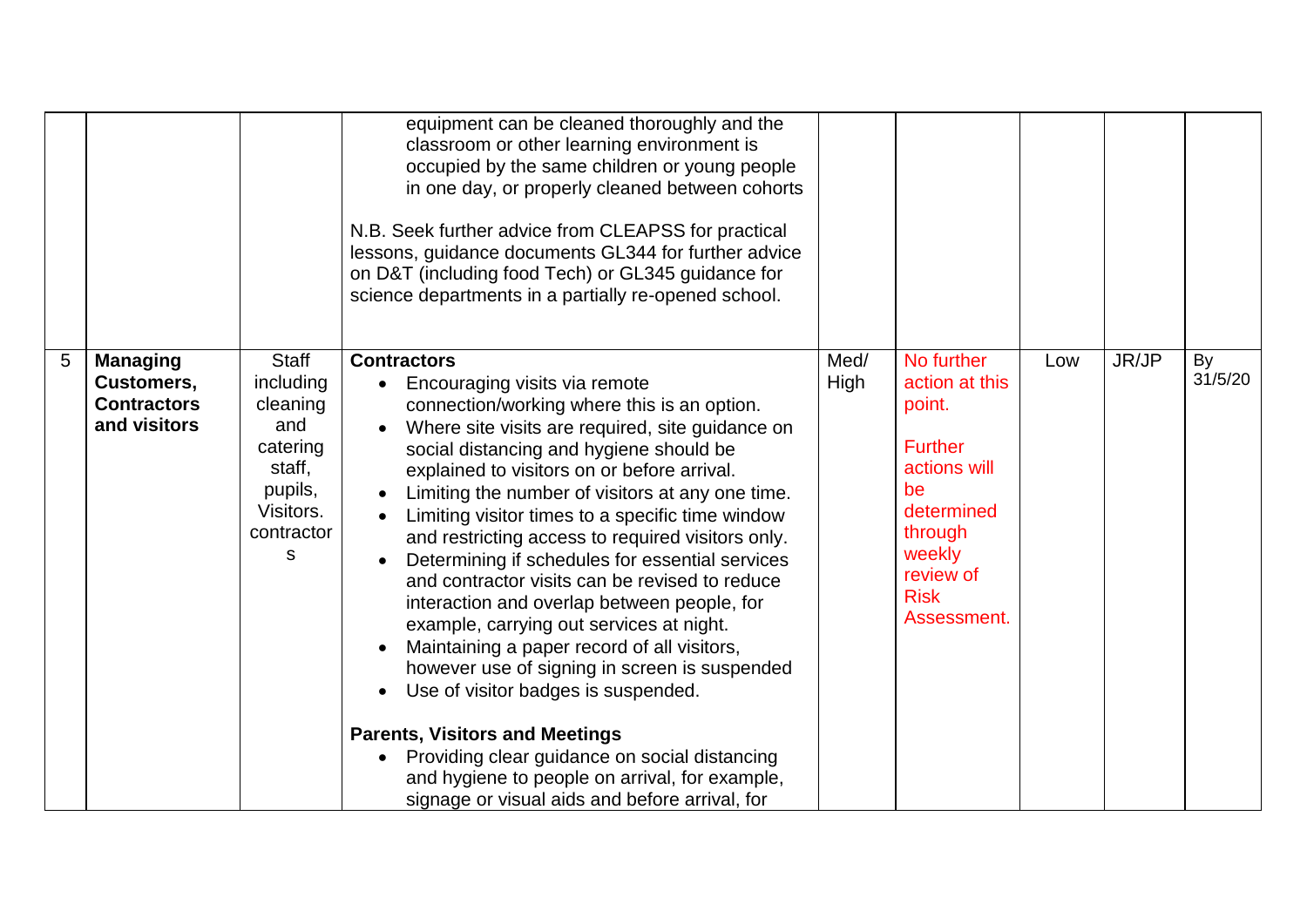|   |                                                    |                                                                                                               | example, by phone, on the website or by email.<br>Establishing host responsibilities relating to<br>COVID-19 and providing any necessary training<br>for people who act as hosts for visitors.<br>Reviewing entry and exit routes for visitors and<br>$\bullet$<br>contractors to minimise contact with other<br>people.<br>One way system around site at drop off and<br>$\bullet$<br>collection with 2m markings to avoid pinch point<br>at Class3.<br>All governors meetings will be held online until<br>further notice.<br>Staff meetings will now take place in the school<br>hall each week.<br>The school council will not meet. |              |                                                                                                                                                              |     |       |               |
|---|----------------------------------------------------|---------------------------------------------------------------------------------------------------------------|------------------------------------------------------------------------------------------------------------------------------------------------------------------------------------------------------------------------------------------------------------------------------------------------------------------------------------------------------------------------------------------------------------------------------------------------------------------------------------------------------------------------------------------------------------------------------------------------------------------------------------------|--------------|--------------------------------------------------------------------------------------------------------------------------------------------------------------|-----|-------|---------------|
| 6 | <b>Workplace and</b><br>furniture<br>contamination | <b>Staff</b><br>including<br>cleaning<br>and<br>catering<br>staff,<br>pupils,<br>Visitors.<br>contractor<br>S | remove unnecessary items from classrooms and<br>$\bullet$<br>other learning environments where there is<br>space to store it elsewhere<br>remove soft furnishings, soft toys and toys that<br>$\bullet$<br>are hard to clean (such as those with intricate<br>parts).<br>Limiting or restricting use of high-touch items<br>and equipment, for example, printers or<br>whiteboards.<br>Hygiene: handwashing, sanitation facilities and<br>toilets<br>Using signs and posters to maintain personal<br>$\bullet$                                                                                                                           | Med/<br>High | No further<br>action at this<br>point.<br><b>Further</b><br>actions will<br>be<br>determined<br>through<br>weekly<br>review of<br><b>Risk</b><br>Assessment. | Low | JR/JP | By<br>31/5/20 |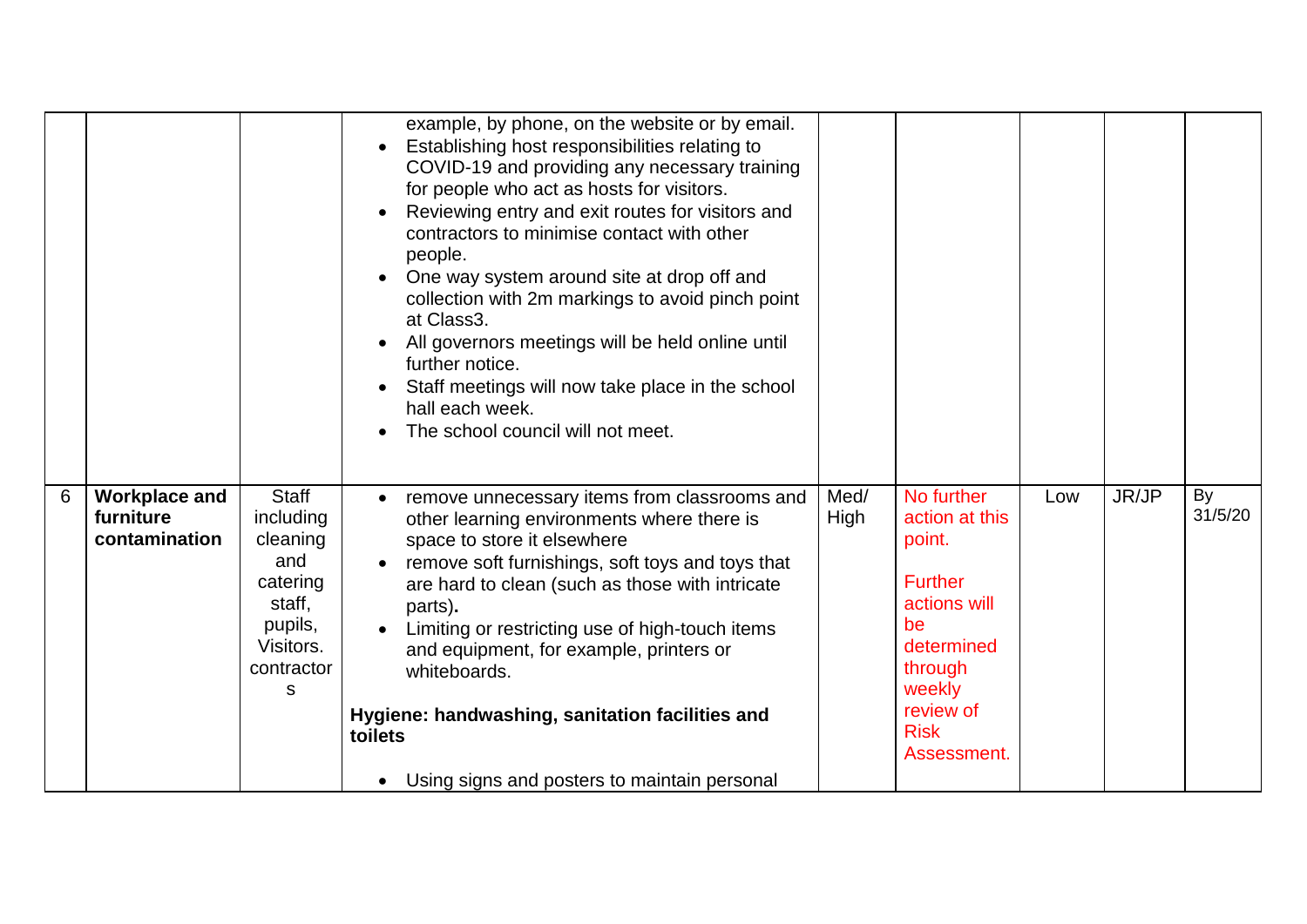| hygiene standards and build awareness of good               |
|-------------------------------------------------------------|
| handwashing technique, the need to increase                 |
| handwashing frequency                                       |
| ensure that all adults and children:                        |
| $\circ$ frequently wash their hands with soap and           |
| water for 20 seconds and dry thoroughly.                    |
| Review the guidance on hand cleaning                        |
| clean their hands on arrival at the setting,<br>$\circ$     |
| before and after eating, and after                          |
| sneezing or coughing                                        |
| are encouraged not to touch their mouth,<br>$\circ$         |
| eyes and nose                                               |
| use a tissue or elbow to cough or sneeze<br>$\circ$         |
| and use bins for tissue waste ('catch it,                   |
| bin it, kill it')                                           |
| ensure that sufficient handwashing facilities are           |
| available. Where a sink is not nearby, provide              |
| hand sanitiser in classrooms and other learning             |
| environments                                                |
| Setting clear use and cleaning guidance for                 |
| toilets to ensure they are kept clean and social            |
| distancing is achieved as much as possible.                 |
| Enhancing cleaning for busy areas.                          |
| Providing more waste facilities and more                    |
| frequent rubbish collection.                                |
| follow the COVID-19: cleaning of non-healthcare             |
| settings guidance                                           |
| clean surfaces that staff, children and young               |
| people are touching, such as toys, books, desks,            |
| chairs, doors, handles, sinks, toilets, light               |
| switches, bannisters, more regularly than normal            |
| ensure that help is available for children and<br>$\bullet$ |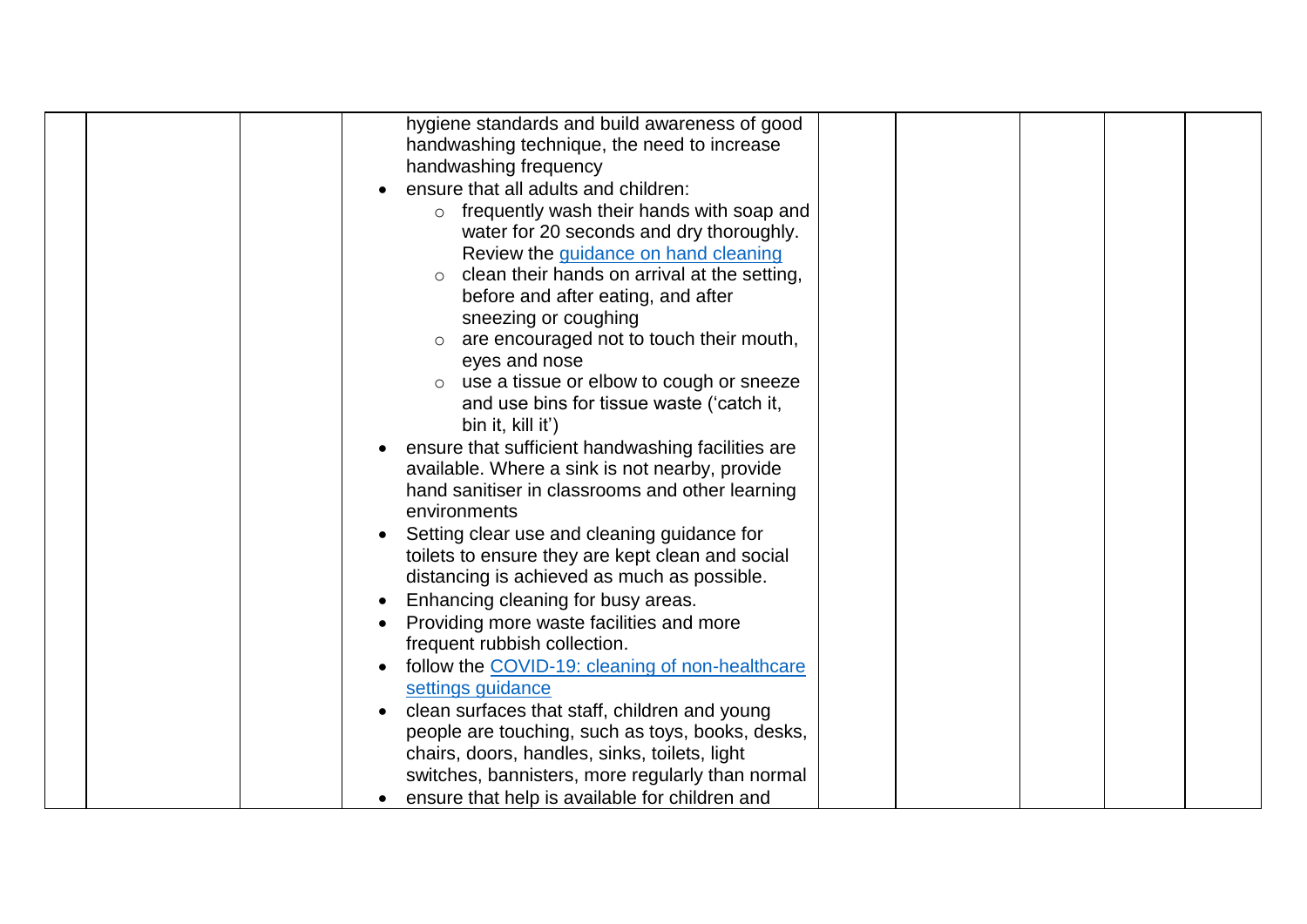|  | young people who have trouble cleaning their          |  |  |  |
|--|-------------------------------------------------------|--|--|--|
|  | hands independently                                   |  |  |  |
|  | consider how to encourage young children to           |  |  |  |
|  | learn and practice these habits through games,        |  |  |  |
|  | songs and repetition                                  |  |  |  |
|  | ensure that bins for tissues are emptied              |  |  |  |
|  | throughout the day                                    |  |  |  |
|  | where possible, all spaces should be well             |  |  |  |
|  | ventilated using natural ventilation (opening         |  |  |  |
|  | windows) or ventilation units                         |  |  |  |
|  | prop doors open, where safe to do so (bearing in      |  |  |  |
|  | mind fire safety and safeguarding), to limit use of   |  |  |  |
|  | door handles and aid ventilation                      |  |  |  |
|  | Caretaker to monitor supplies of soap, hand san       |  |  |  |
|  | etc.                                                  |  |  |  |
|  | <b>Changing rooms and showers</b>                     |  |  |  |
|  | Children will not change for PE.<br>$\bullet$         |  |  |  |
|  |                                                       |  |  |  |
|  | Handling goods, merchandise and other materials,      |  |  |  |
|  | and onsite vehicles if appropriate.                   |  |  |  |
|  |                                                       |  |  |  |
|  | Cleaning procedures for goods and merchandise         |  |  |  |
|  | entering the school site.                             |  |  |  |
|  | Cleaning procedures for vehicles if appropriate       |  |  |  |
|  | e.g. Minibuses, lawn mowers.                          |  |  |  |
|  |                                                       |  |  |  |
|  | Social distancing will be a problem in vehicles. Only |  |  |  |
|  | one person to use at a time and vehicle cleaned       |  |  |  |
|  | thoroughly before and after each use.                 |  |  |  |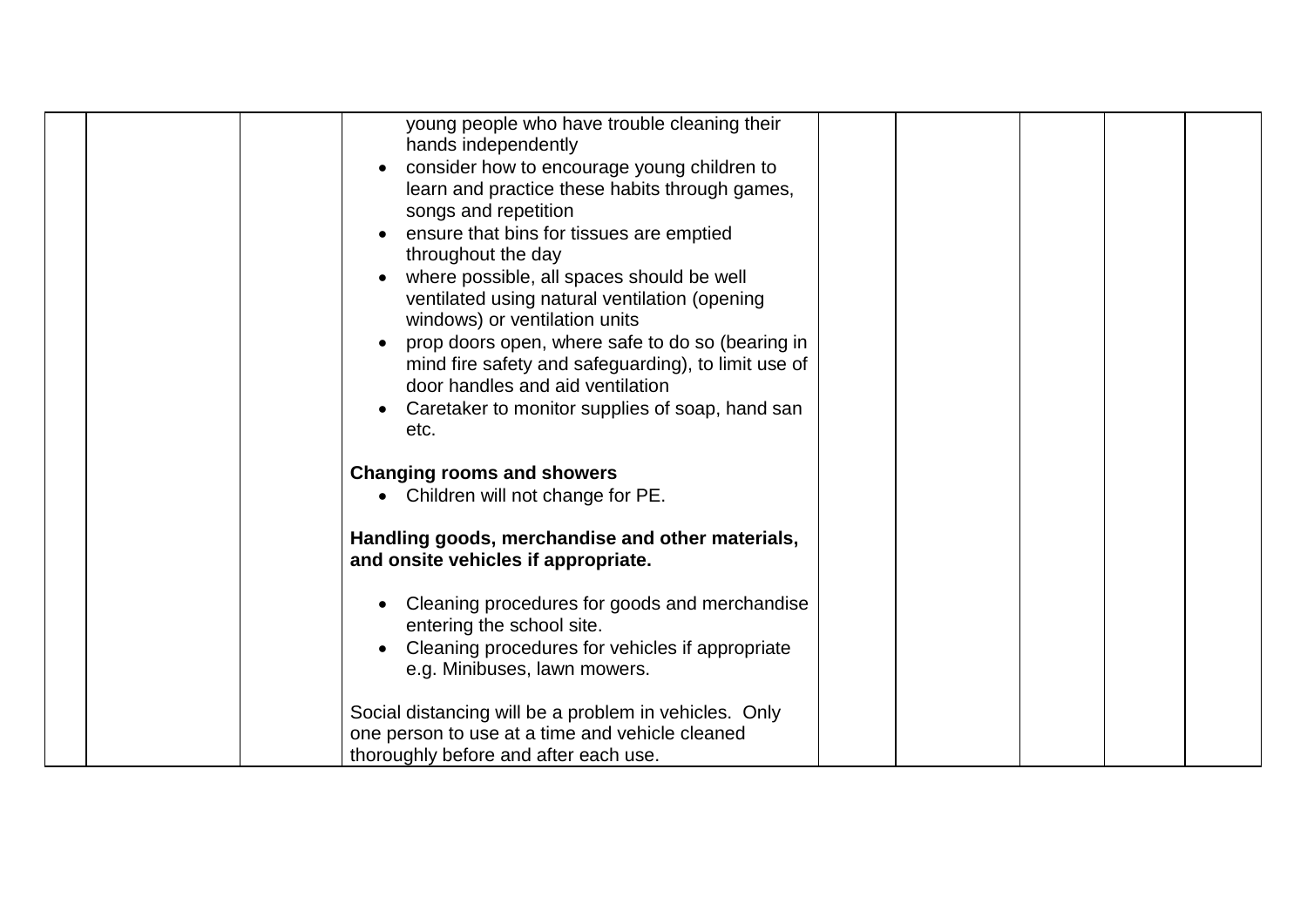| Use of          | Staff      | Wearing a face covering or face mask in schools                                               | Med/ | No further     | Low | JR/JP | By      |
|-----------------|------------|-----------------------------------------------------------------------------------------------|------|----------------|-----|-------|---------|
| <b>Personal</b> | including  | or other education settings is not                                                            | High | action at this |     |       | 31/5/20 |
| protective      | cleaning   | recommended.                                                                                  |      | point.         |     |       |         |
| equipment       | and        | Schools and other education or childcare                                                      |      |                |     |       |         |
| (PPE) in        | catering   | settings should not require staff, children and                                               |      | <b>Further</b> |     |       |         |
| <b>School</b>   | staff,     | learners to wear face coverings. Changing                                                     |      | actions will   |     |       |         |
| settings        | pupils,    | habits, cleaning and hygiene are effective                                                    |      | be             |     |       |         |
| against         | Visitors.  | measures in controlling the spread of the virus.                                              |      | determined     |     |       |         |
| COVID-19        | contractor | Staff will not be preventing from wearing PPE                                                 |      | through        |     |       |         |
|                 | S          | Face coverings (or any form of medical mask                                                   |      | weekly         |     |       |         |
|                 |            | where instructed to be used for specific clinical                                             |      | review of      |     |       |         |
|                 |            | reasons) should not be worn in any                                                            |      | <b>Risk</b>    |     |       |         |
|                 |            | circumstance by those who may not be able to                                                  |      | Assessment.    |     |       |         |
|                 |            | handle them as directed (for example, young                                                   |      |                |     |       |         |
|                 |            | children, or those with special educational needs                                             |      |                |     |       |         |
|                 |            | or disabilities) as it may inadvertently increase                                             |      |                |     |       |         |
|                 |            | the risk of transmission.                                                                     |      |                |     |       |         |
|                 |            | The majority of staff in education settings                                                   |      |                |     |       |         |
|                 |            | will not require PPE beyond what they would                                                   |      |                |     |       |         |
|                 |            | normally need for their work, even if they are<br>not always able to maintain a distance of 2 |      |                |     |       |         |
|                 |            | metres from others. PPE is only needed in a                                                   |      |                |     |       |         |
|                 |            | very small number of cases including:                                                         |      |                |     |       |         |
|                 |            |                                                                                               |      |                |     |       |         |
|                 |            | children, young people and students whose care                                                |      |                |     |       |         |
|                 |            | routinely already involves the use of PPE due to                                              |      |                |     |       |         |
|                 |            | their intimate care needs should continue to                                                  |      |                |     |       |         |
|                 |            | receive their care in the same way                                                            |      |                |     |       |         |
|                 |            |                                                                                               |      |                |     |       |         |
|                 |            | if a child, young person or other learner                                                     |      |                |     |       |         |
|                 |            | becomes unwell with symptoms of coronavirus                                                   |      |                |     |       |         |
|                 |            | while in their setting and needs direct personal                                              |      |                |     |       |         |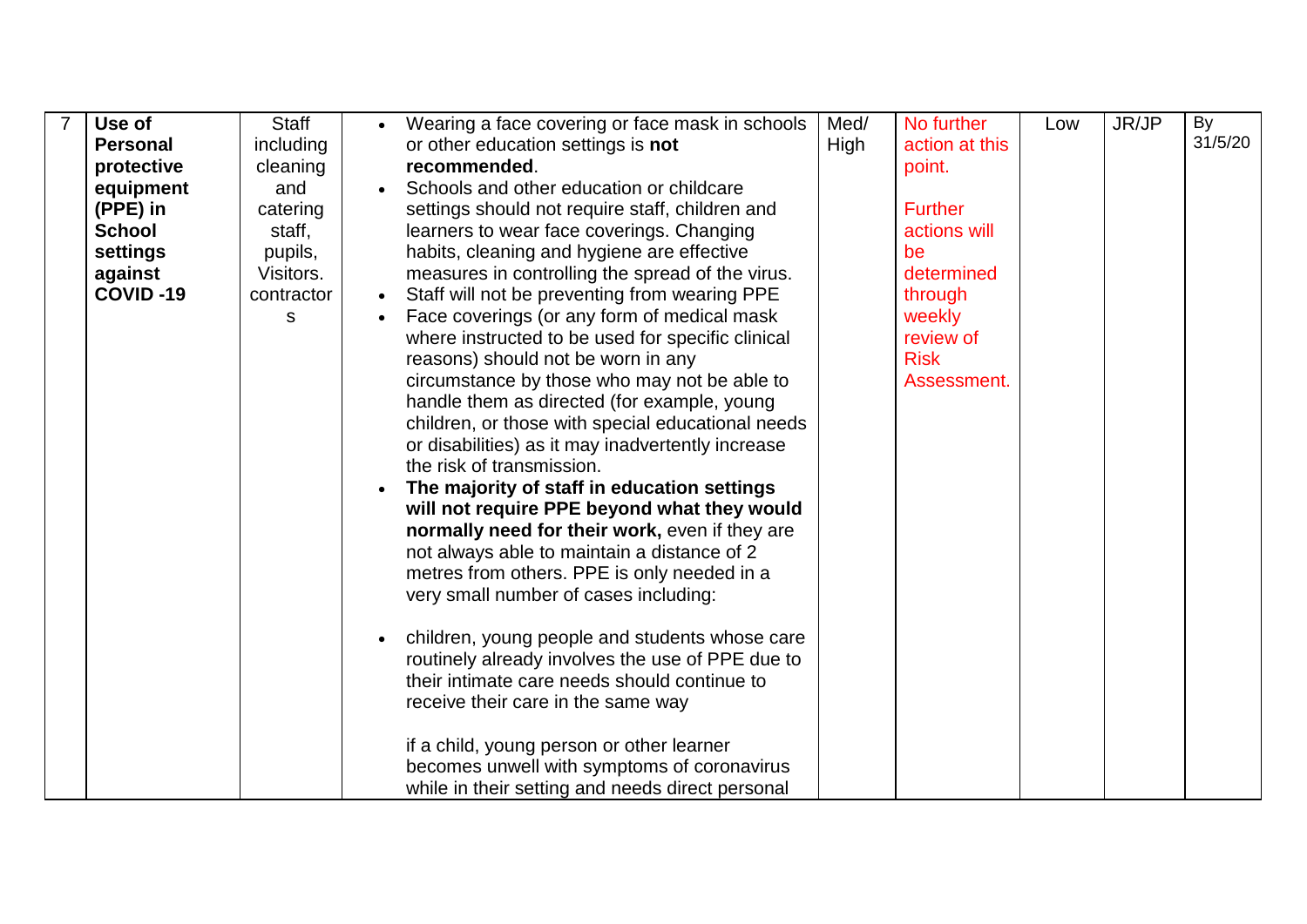|   |                               |                               | care until they can return home. A fluid-resistant<br>surgical face mask should be worn by the<br>supervising adult if a distance of 2 metres cannot<br>be maintained. If contact with the child or young<br>person is necessary, then disposable gloves, a<br>disposable apron and a fluid-resistant surgical<br>face mask should be worn by the supervising<br>adult. If a risk assessment determines that there<br>is a risk of splashing to the eyes, for example<br>from coughing, spitting, or vomiting, then eye<br>protection should also be worn.<br>School to liaise with LA in relation to<br>procurement of replacement PPE. |              |                                                                                                                                                              |     |                  |               |
|---|-------------------------------|-------------------------------|------------------------------------------------------------------------------------------------------------------------------------------------------------------------------------------------------------------------------------------------------------------------------------------------------------------------------------------------------------------------------------------------------------------------------------------------------------------------------------------------------------------------------------------------------------------------------------------------------------------------------------------|--------------|--------------------------------------------------------------------------------------------------------------------------------------------------------------|-----|------------------|---------------|
| 8 | <b>Catering</b><br>facilities | Staff,<br>pupils              | Social distancing can be achieved in the kitchen<br>$\bullet$<br>Sittings separated for reduced numbers (no<br>more than 30 children in the hall at a time)<br>Lunchtime superviser to clean between sittings<br>$\bullet$<br>Further risk assessment (Kitchen specific)<br>$\bullet$<br>completed by Catering Manager.                                                                                                                                                                                                                                                                                                                  | Med/<br>High | No further<br>action at this<br>point.<br><b>Further</b><br>actions will<br>be<br>determined<br>through<br>weekly<br>review of<br><b>Risk</b><br>Assessment. | Low | VP with<br>JR/JP | By<br>31/5/20 |
| 9 | <b>First Aid</b>              | Staff,<br>pupils,<br>visitors | School has 1 Paediatric First Aider and at least 2<br>FAW First Aiders on site at all times.<br>PPE available for those administering First Aid<br>$\bullet$<br>Yockleton Room designated as isolation space<br>$\bullet$                                                                                                                                                                                                                                                                                                                                                                                                                | Low/M<br>ed  | No further<br>action at this<br>point.                                                                                                                       | Low | JR/JP            | By<br>31/5/20 |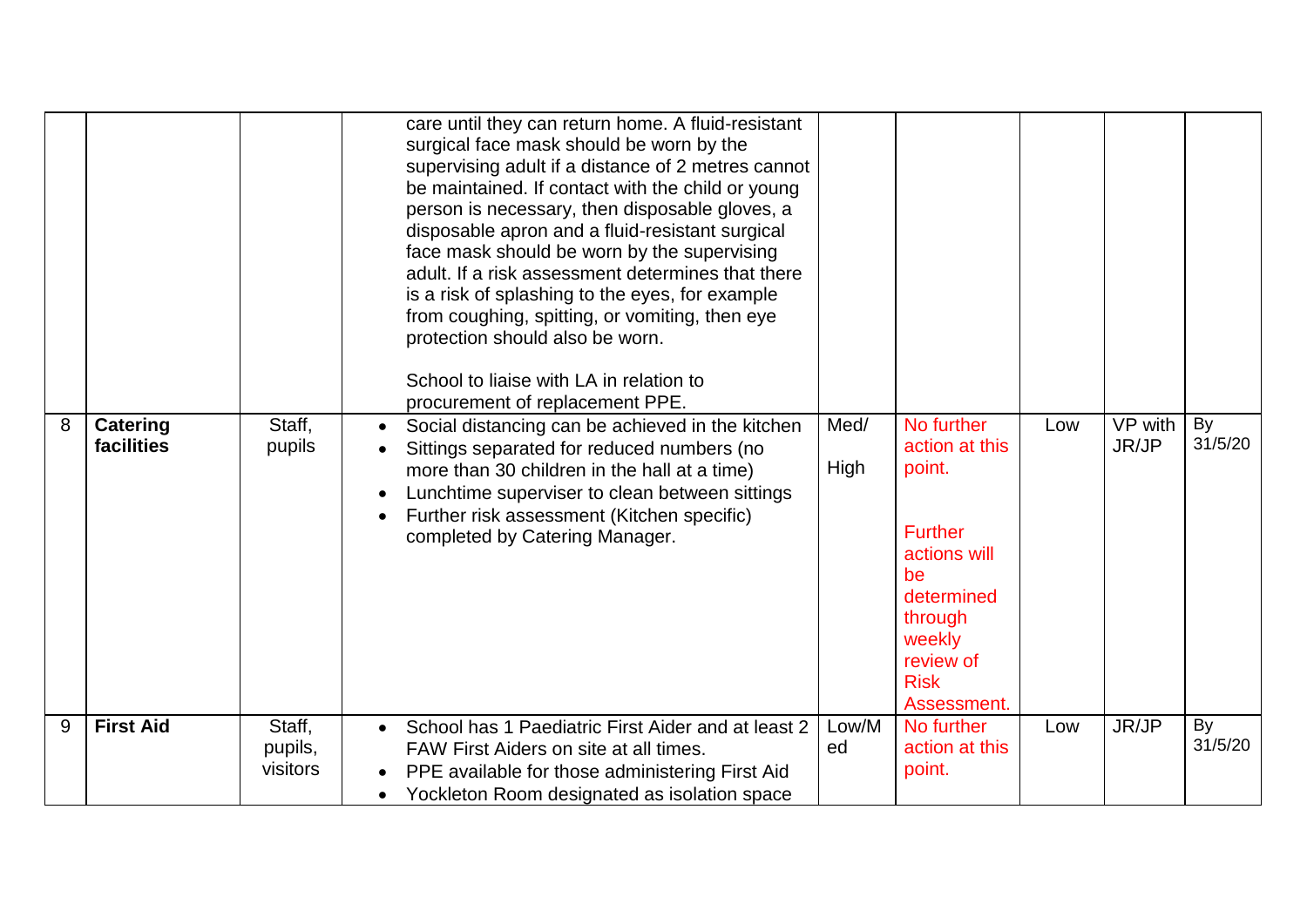|    |                                                                                                               |                               | for pupils exhibiting Covid19 symptoms<br>Children with other illnesses requiring transfer to<br>$\bullet$<br>home will wait in foyer.<br>First aiders need additional support and training<br>$\bullet$<br>in use of additional PPE if close contact with a<br>patient is required. E.g. changes to EAV/CPR<br>due to Covid 19.                                                                               |     | <b>Further</b><br>actions will<br>be<br>determined<br>through<br>weekly<br>review of<br><b>Risk</b><br>Assessment.                                           |     |       |               |
|----|---------------------------------------------------------------------------------------------------------------|-------------------------------|----------------------------------------------------------------------------------------------------------------------------------------------------------------------------------------------------------------------------------------------------------------------------------------------------------------------------------------------------------------------------------------------------------------|-----|--------------------------------------------------------------------------------------------------------------------------------------------------------------|-----|-------|---------------|
| 10 | <b>Accidents\</b><br><b>incidents</b>                                                                         | Staff,<br>pupils,<br>visitors | Normal reporting to various parties e.g.<br>$\bullet$<br>Reporting to Governors / Trustees / Local<br>Authority.<br>Reporting of COVID-19 cases to Health & Safety<br>$\bullet$<br>Team. (RIDDOR 2013 requirements for HSE<br>reporting)<br>School visits will not take place until further<br>notice.                                                                                                         | Low | No further<br>action at this<br>point.<br><b>Further</b><br>actions will<br>be<br>determined<br>through<br>weekly<br>review of<br><b>Risk</b><br>Assessment. | Low | JR/JP | By<br>31/5/20 |
| 11 | <b>Emotional</b><br>distress of the<br>staff -<br>including<br>anxiety<br><b>Emotional</b><br>distress of the | Staff,<br>pupils,             | At least one SLT member of staff on site every<br>$\bullet$<br>day for staff to share concerns with<br>Staff to be including with the decision making,<br>$\bullet$<br>review of risk assessments.<br>Review staff work and rest rooms to ensure<br>social distancing can be adhered to<br>Have details of counselling available (EPS<br>$\bullet$<br>service)<br>Pupils to be supported by staff<br>$\bullet$ | Med | No further<br>action at this<br>point.<br><b>Further</b><br>actions will<br>be<br>determined<br>through<br>weekly                                            | Low | JR/JP | By<br>31/5/20 |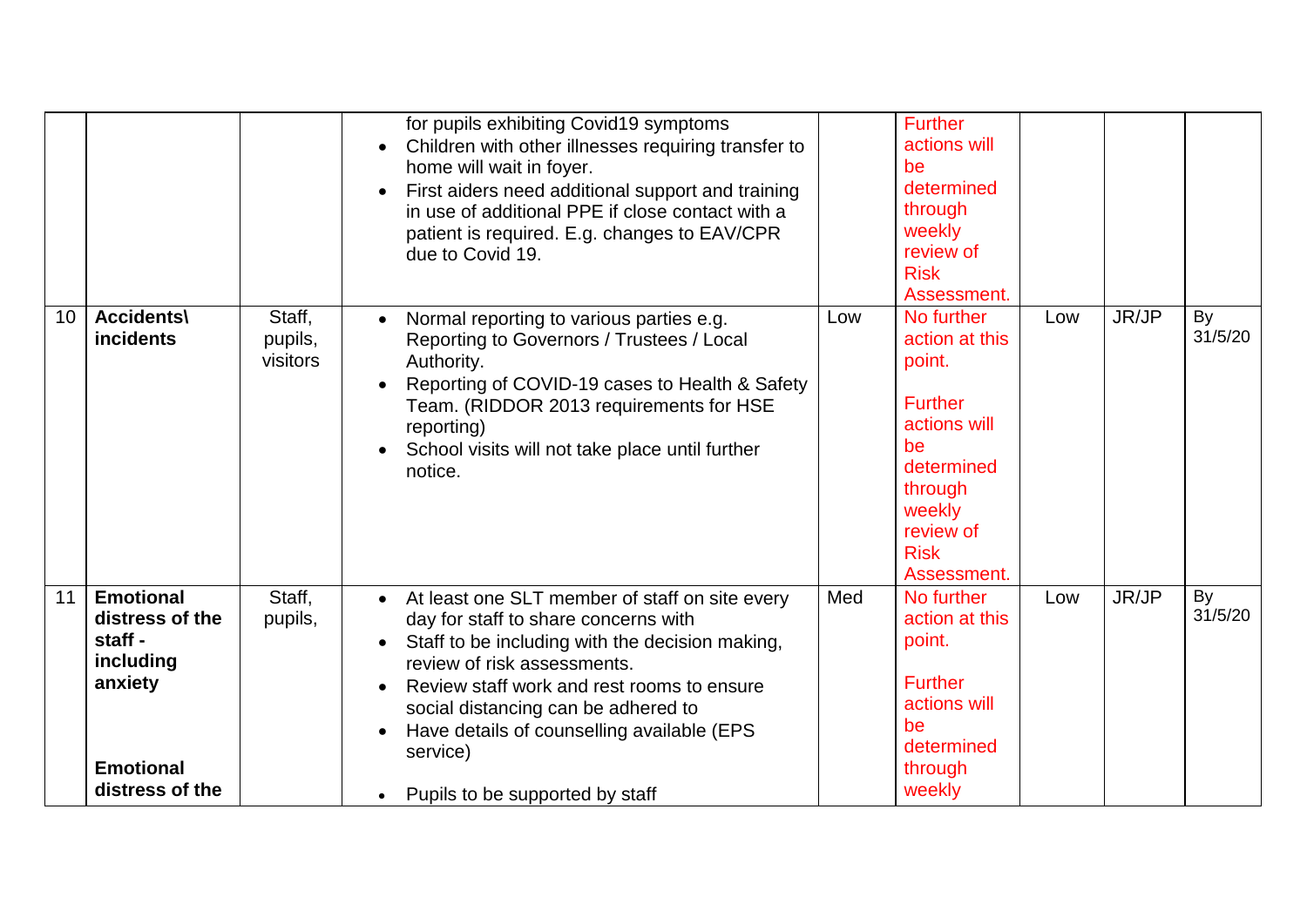|    | pupils                           |                                                                           | ELSA to share resources from EPS.<br>Look at ways of being able to support a child if in<br>need of comfort.<br>SEN pupils - review assessments to be able to<br>further assist pupils who will not understand the<br>changes                                                                                                                                                                                                                                                                                                                                                                                                                                                                                                                                                                                                                                                                                                                                                                                                                                                                       |              | review of<br><b>Risk</b><br>Assessment.                                                                                                                      |     |       |               |
|----|----------------------------------|---------------------------------------------------------------------------|-----------------------------------------------------------------------------------------------------------------------------------------------------------------------------------------------------------------------------------------------------------------------------------------------------------------------------------------------------------------------------------------------------------------------------------------------------------------------------------------------------------------------------------------------------------------------------------------------------------------------------------------------------------------------------------------------------------------------------------------------------------------------------------------------------------------------------------------------------------------------------------------------------------------------------------------------------------------------------------------------------------------------------------------------------------------------------------------------------|--------------|--------------------------------------------------------------------------------------------------------------------------------------------------------------|-----|-------|---------------|
| 12 | <b>Transport</b><br>arrangements | Staff,<br>pupils,<br>parents,<br>carers,<br>Transport<br><b>Operators</b> | Staff, parents and children:<br>encouraging parents and children and young<br>people to walk or cycle to their education setting<br>where possible<br>making sure schools, parents and young people<br>follow the Coronavirus (COVID-19): safer travel<br>guidance for passengers when planning their<br>travel<br>ensuring that transport arrangements cater for<br>any changes to start and finish times<br>making sure transport providers do not work if<br>they or a member of their household are<br>displaying any symptoms of coronavirus<br>making sure transport providers, as far as<br>possible, follow hygiene rules and try to keep<br>distance from their passengers<br>taking appropriate actions to reduce risk if<br>hygiene rules and social distancing is not<br>possible, for example when transporting children<br>and young people with complex needs who need<br>support to access the vehicle or fasten seatbelts<br>Social distancing will be a problem in vehicles.<br>Consider only one person to use at a time and<br>vehicle cleaned thoroughly before and after each | Med/<br>High | No further<br>action at this<br>point.<br><b>Further</b><br>actions will<br>be<br>determined<br>through<br>weekly<br>review of<br><b>Risk</b><br>Assessment. | Low | JR/JP | By<br>31/5/20 |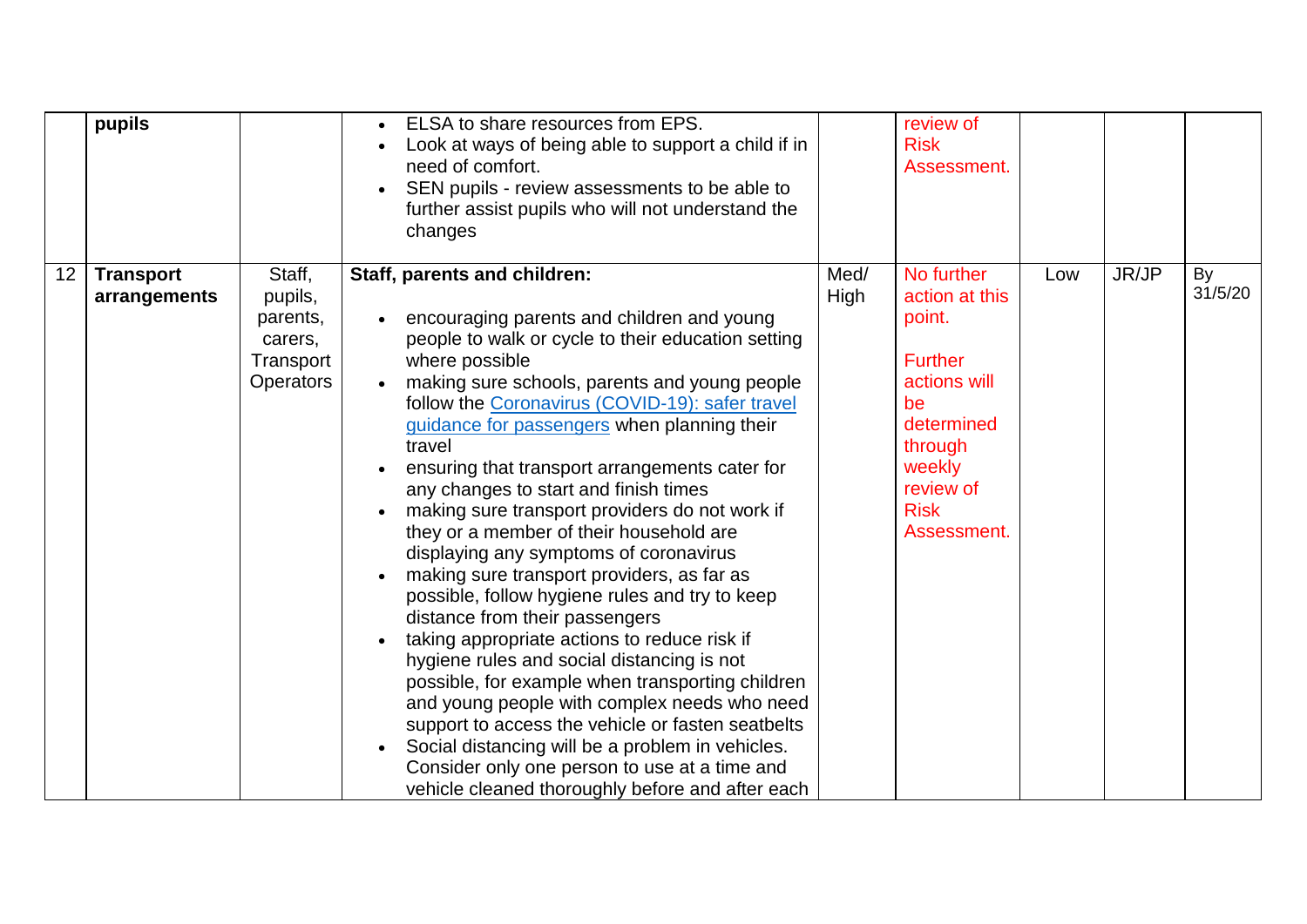|    |                                                                                                                                                                                                      |                                                  | use.<br>communicating revised travel plans clearly to<br>contractors, local authorities and parents where<br>appropriate (for instance, to agree pick-up and<br>drop-off times)                                                                                                                                                                                                                  |     |                                                                                                                                                              |     |       |               |
|----|------------------------------------------------------------------------------------------------------------------------------------------------------------------------------------------------------|--------------------------------------------------|--------------------------------------------------------------------------------------------------------------------------------------------------------------------------------------------------------------------------------------------------------------------------------------------------------------------------------------------------------------------------------------------------|-----|--------------------------------------------------------------------------------------------------------------------------------------------------------------|-----|-------|---------------|
| 13 | Use of Car<br>park for cars,<br>and other<br>forms of<br>transport                                                                                                                                   | Staff,<br>Parents.<br>Carers,<br><b>Visitors</b> | • Car park to be closed at 8.30 and from 2.45 until<br>3.15 to facilitate parent access to site.<br>• No need to adjust layout of car park.                                                                                                                                                                                                                                                      | Low | No further<br>action at this<br>point.<br><b>Further</b><br>actions will<br>be<br>determined<br>through<br>weekly<br>review of<br><b>Risk</b><br>Assessment. | Low | JR/JP | By<br>31/5/20 |
| 14 | <b>When schools</b><br>reopened other<br>areas will need<br>consideration.<br>e.g. building<br>related hazards<br>-e.g. fire safety<br>management,<br>building<br>evacuation,<br>equipment<br>checks | SLT,<br>Caretaker<br>, All                       | Please see appendix A a separate risk<br>$\bullet$<br>assessment for Premise building related issues<br>for inspections, maintenance checks etc.<br>required.<br>School already has very clear system of routine<br>maintenance, inspections etc.<br>School has reviewed Fire Risk Assessment, No<br>$\bullet$<br>updates to this are required in light of changes to<br>systems and procedures. | Low | No further<br>action at this<br>point.<br><b>Further</b><br>actions will<br>be<br>determined<br>through<br>weekly<br>review of<br><b>Risk</b>                | Low | JR/JP | By<br>31/5/20 |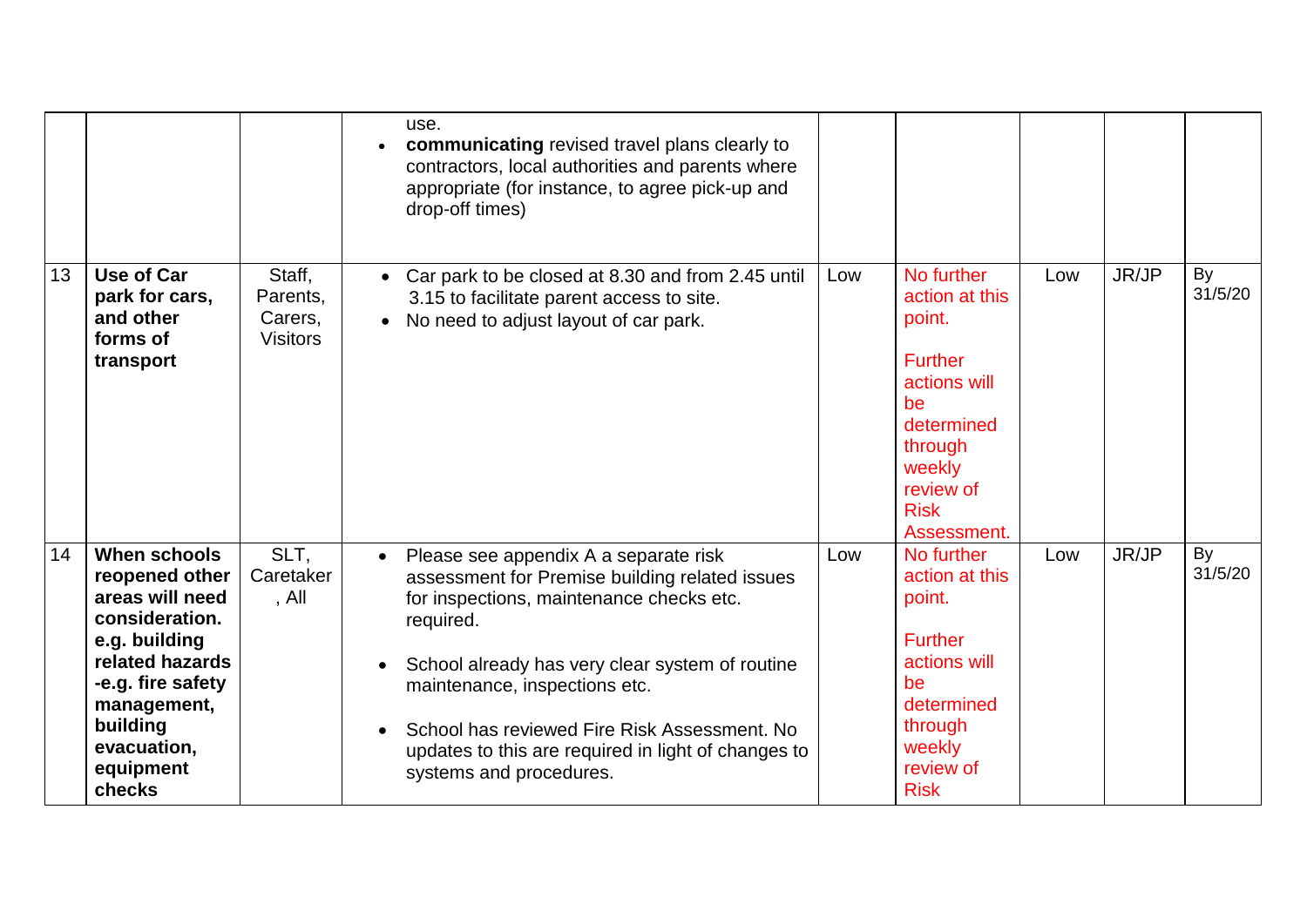|    | Legionella, etc.                                                                                                                                    |     | Fire Risk Assessment was last updated and<br>$\bullet$<br>approved by Premises, H&S Governors in<br>February 2020.                                                                                                                                                                                                                                                                                                                                                                                                                                                                                                                                     |     | Assessment.                                                                                                                                                  |     |       |               |
|----|-----------------------------------------------------------------------------------------------------------------------------------------------------|-----|--------------------------------------------------------------------------------------------------------------------------------------------------------------------------------------------------------------------------------------------------------------------------------------------------------------------------------------------------------------------------------------------------------------------------------------------------------------------------------------------------------------------------------------------------------------------------------------------------------------------------------------------------------|-----|--------------------------------------------------------------------------------------------------------------------------------------------------------------|-----|-------|---------------|
| 15 | <b>Consideration</b><br>of the Equality<br>of Opportunity<br>and the<br>school's<br>responsibilities<br>under the<br><b>Equalities Act</b><br>2010. | All | The school is mindful of its responsibilities under<br>the Equalities Act 2010.<br><b>HSE Ref:</b><br>https://www.hse.gov.uk/diversity/index.htm<br>The school has had regard to the requirements<br>of this legislation in the completion of this risk<br>assessment.<br>In ensuring the equality of opportunity, the<br>school has applied filters to determine the<br>groupings of children. This has been<br>Key Workers who has used our provision since<br>23/3/20<br>All other key workers<br>Children in YR, Y1, Y6<br>Groupings have been formed appreciative of<br>friendship groupings.<br>Home Learning will continue for all year groups. | Low | No further<br>action at this<br>point.<br><b>Further</b><br>actions will<br>be<br>determined<br>through<br>weekly<br>review of<br><b>Risk</b><br>Assessment. | Low | JR/JP | By<br>31/5/20 |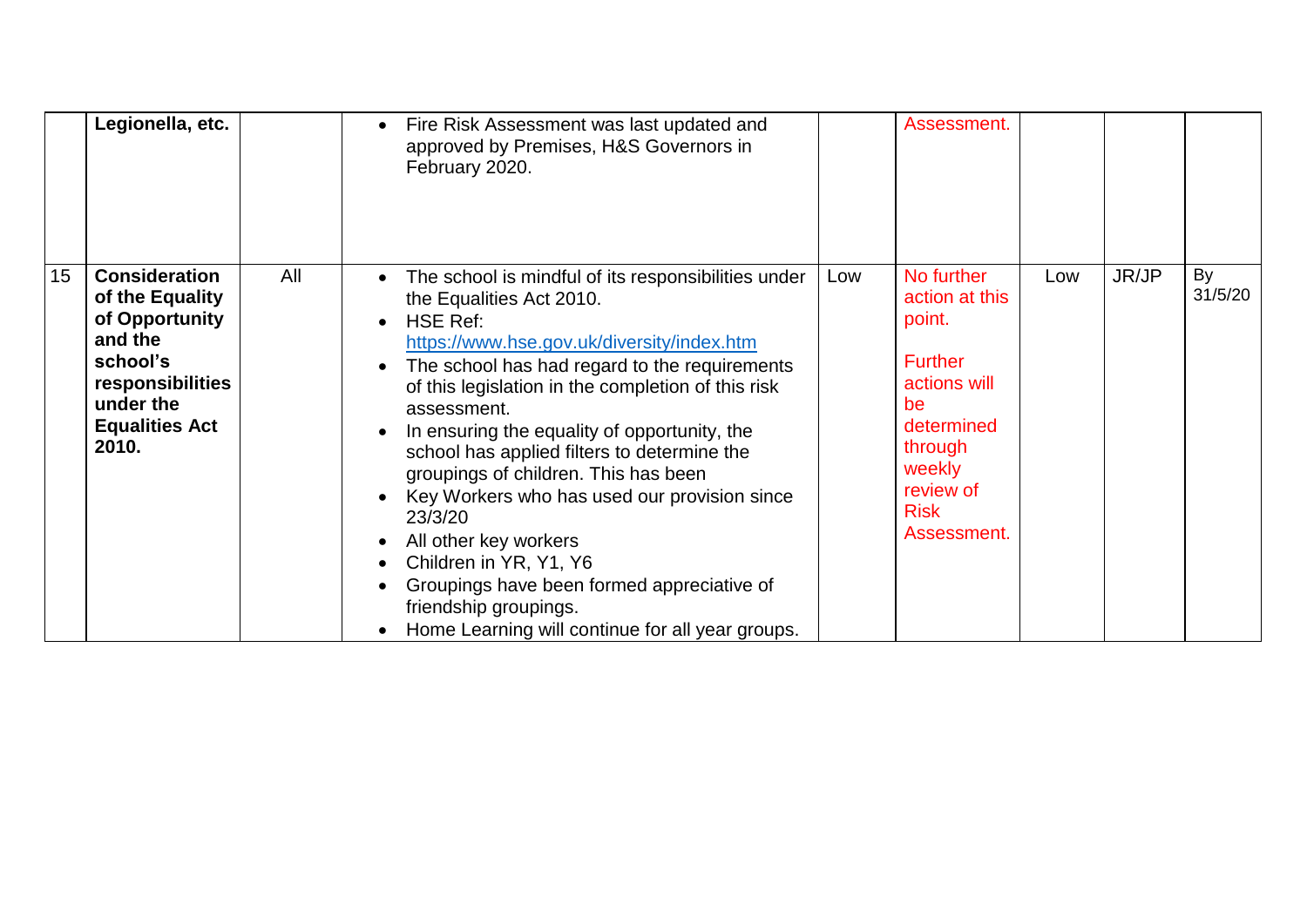## **D. Safe Systems of Work to be outlined below by using the information in Section C once completed:**

- All staff to be given sufficient information\training to be able to work safely and where practicable maintain the 2m distancing protocol.
- Additional measures will be necessary if dealing with shielded and clinically vulnerable children and young people see [COVID-19:](https://www.gov.uk/government/publications/guidance-on-shielding-and-protecting-extremely-vulnerable-persons-from-covid-19)  [guidance on shielding and protecting people defined on medical grounds as extremely vulnerable](https://www.gov.uk/government/publications/guidance-on-shielding-and-protecting-extremely-vulnerable-persons-from-covid-19) for more advice.
- Or clinically vulnerable adults see [Staying at home and away from others \(social distancing\) guidance](https://www.gov.uk/government/publications/staying-alert-and-safe-social-distancing/staying-alert-and-safe-social-distancing#clinically-vulnerable-people)
- Continue monitoring and review risk assessments and other health and safety advice for children, young people and staff in light of recent government advice, identifying protective measures (such as the things listed above)
- Ensure that all health and safety compliance checks e.g. premise, safety and security systems have been undertaken before opening and sufficient staff are available to undertake these tasks See Appendix A for Premise checklist.
- All building equipment is deemed safe to use and has received appropriate checks by competent persons. Including all fire safety related equipment (emergency lights, fire detection equipment, fire extinguishers etc.) passenger lifts, etc.
- Site staff to manage the risk from legionella on site before schools open and then continue the test regimes.
- Lone working in parts of the building is managed use of radios and regular check in etc. No higher risk activities e.g. work at height to be undertaken unless necessary.

### **Communication to all parties is essential:**

- tell children, young people, parents, carers or any visitors, such as suppliers, not to enter the education or childcare setting if they are displaying any symptoms of coronavirus (following the [COVID-19: guidance for households with possible coronavirus infection\)](https://www.gov.uk/government/publications/covid-19-stay-at-home-guidance)
- tell parents that if their child needs to be accompanied to the education or childcare setting, only one parent should attend
- tell parents and young people their allocated drop off and collection times and the process for doing so, including protocols for minimising adult to adult contact (for example, which entrance to use)
- make clear to parents that they cannot gather at entrance gates or doors, or enter the site (unless they have a pre-arranged appointment, which should be conducted safely)
- also think about engaging parents and children in education resources such as [e-bug](https://www.e-bug.eu/) and [PHE schools resources](https://campaignresources.phe.gov.uk/schools)
- ensure parents and young people are aware of recommendations on transport to and from education or childcare setting (including avoiding peak times). Read the [Coronavirus \(COVID-19\): safer travel guidance for passengers](https://www.gov.uk/guidance/coronavirus-covid-19-safer-travel-guidance-for-passengers)
- talk to staff about the plans (for example, safety measures, timetable changes and staggered arrival and departure times), including discussing whether training would be helpful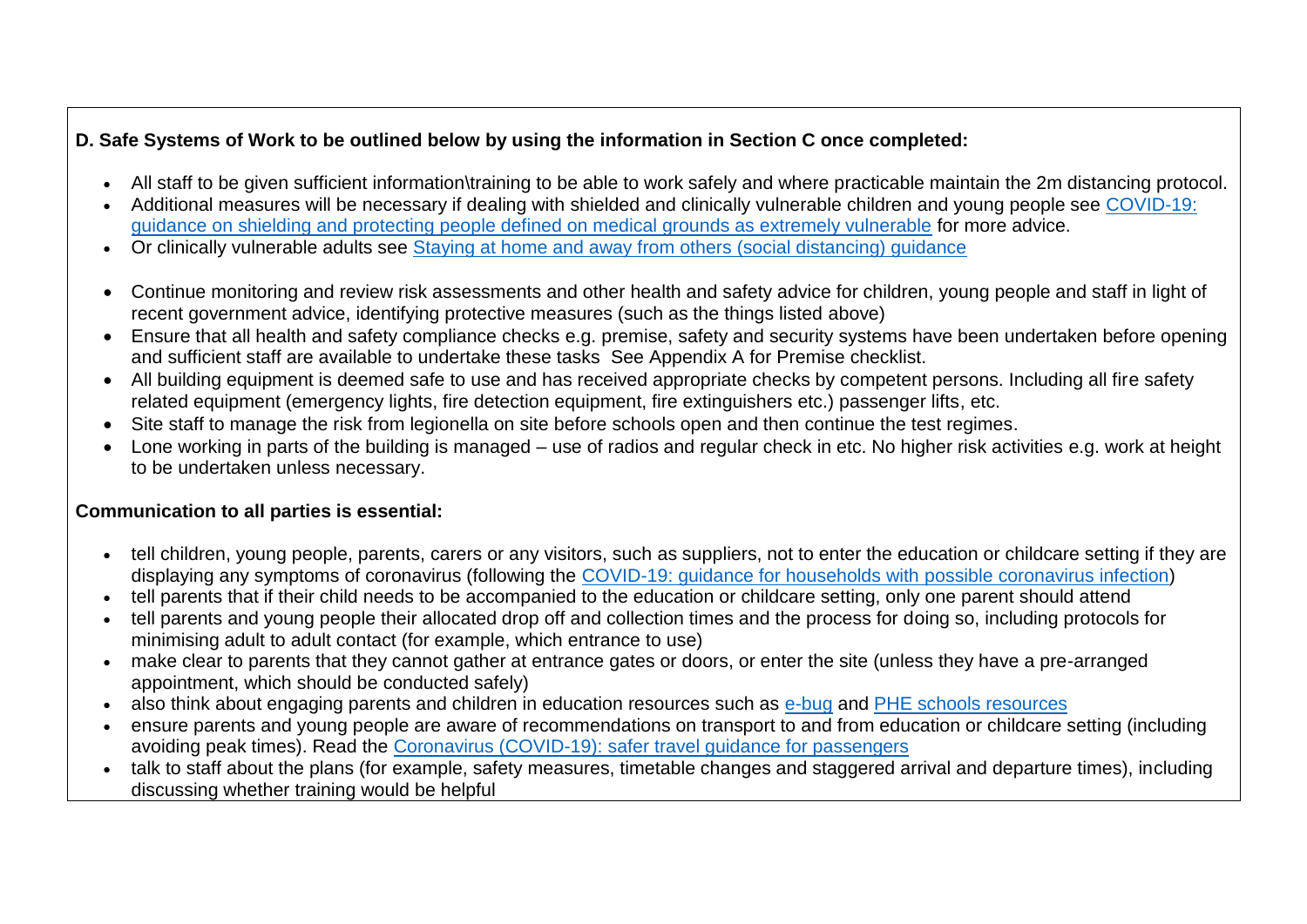- communicate early with contractors and suppliers that will need to prepare to support your plans for opening for example, cleaning, catering, food supplies, hygiene suppliers
- discuss with cleaning contractors or staff the additional cleaning requirements and agree additional hours to allow for this

### **E. Circulation List**

Please list people who have been informed of the assessment.

| <b>NAME</b>           | <b>DESIGNATION</b> | <b>SIGNATURE</b> | <b>DATE</b> |
|-----------------------|--------------------|------------------|-------------|
| John Rowe             | Co-Headteacher     |                  |             |
| Jack Pittaway         | Co-Headteacher     |                  |             |
| <b>Ruth Aspin</b>     | Teacher            |                  |             |
| <b>Heather Davies</b> | Teacher            |                  |             |
| <b>Claire James</b>   | <b>Teacher</b>     |                  |             |
| <b>Heather Rapley</b> | Teacher            |                  |             |
| Andrea Dunn           | Teacher            |                  |             |
| Georgina Allen-Brown  | Teacher            |                  |             |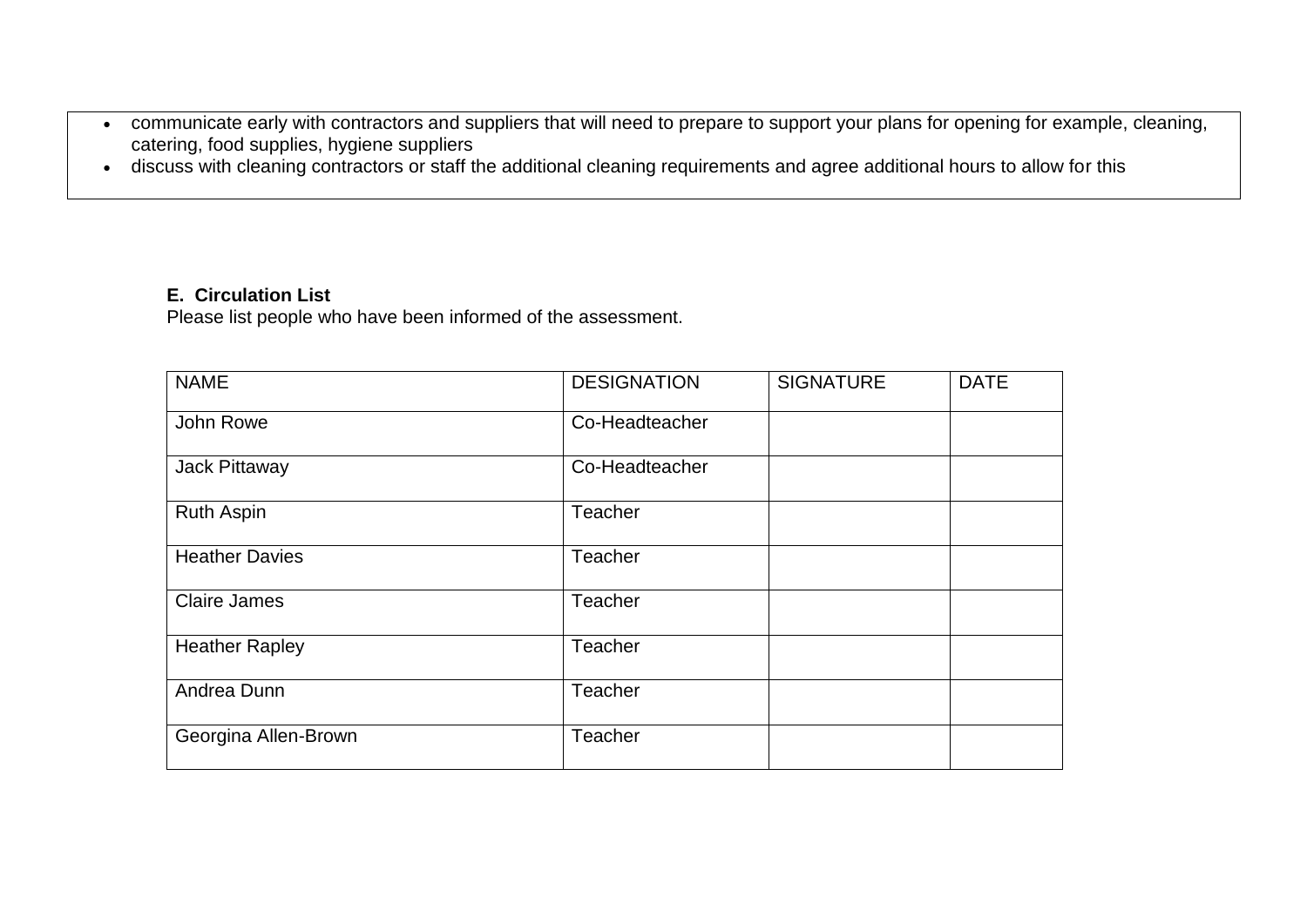| Liz Kitcher              | Teacher                   |
|--------------------------|---------------------------|
| Jane Hadwick             | Teacher                   |
| Zoe Anderson             | Teacher (SENDCO)          |
| <b>Sara Davies</b>       | <b>Teaching Assistant</b> |
| Deborah Cockerham-Barker | <b>Teaching Assistant</b> |
| Pam Kinrade              | <b>Teaching Assistant</b> |
| <b>Helen Lowrie-Herz</b> | <b>Teaching Assistant</b> |
| <b>Sue Griffiths</b>     | <b>Teaching Assistant</b> |
| <b>Anthony Price</b>     | <b>Teaching Assistant</b> |
| <b>Kate Coutts</b>       | <b>Teaching Assistant</b> |
| <b>Vikki Kinsey</b>      | <b>Teaching Assistant</b> |
| <b>Maria Pullen</b>      | <b>Teaching Assistant</b> |
| Donna Molloy             | Teaching Assistant        |
| <b>Julie Price</b>       | Administrator             |
| <b>Sue Franklin</b>      | Administrator             |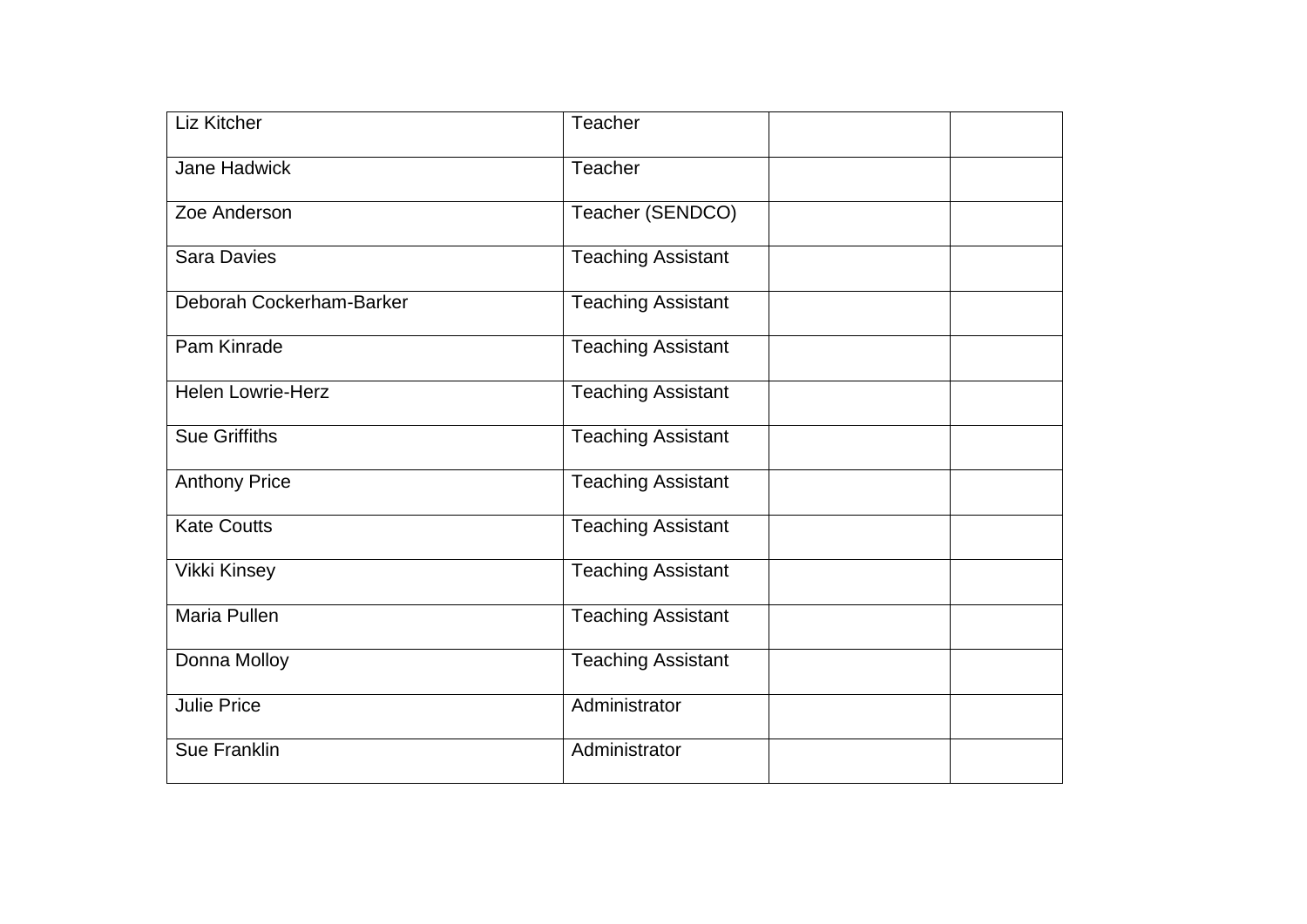| <b>Vikki Price</b>       | <b>Catering Manager</b> |
|--------------------------|-------------------------|
| <b>Caroline Watkin</b>   | <b>Childcare Leader</b> |
| Sue Pugh                 | <b>Childcare Leader</b> |
| <b>Alex Salisbury</b>    | Kitchen Assistant       |
| <b>Pauline Middleton</b> | Kitchen Assistant       |
| John Cole                | Caretaker               |
| <b>Sally Bennett</b>     | Cleaner                 |
| <b>Hayley Clifford</b>   | Cleaner                 |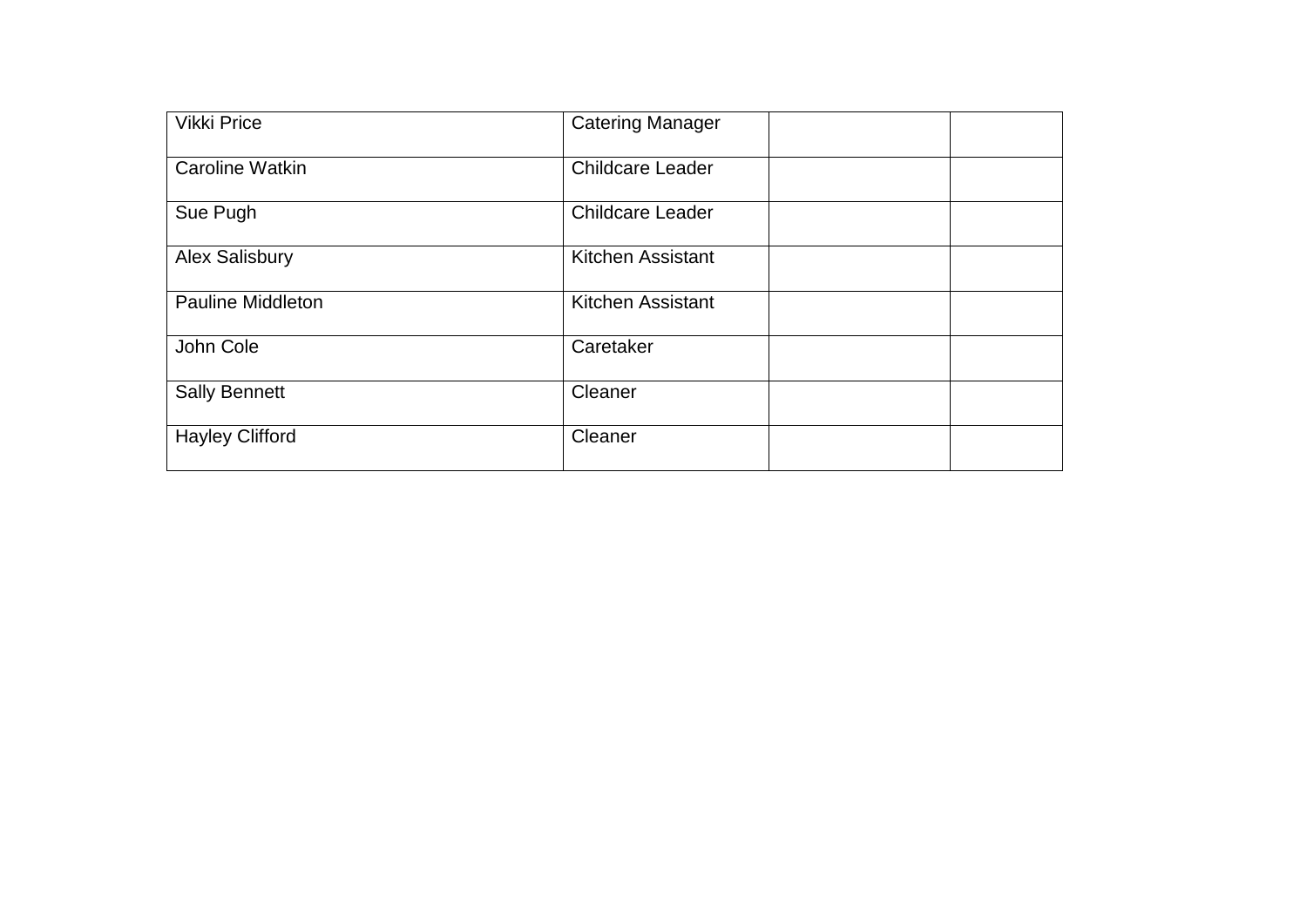### **Appendix A**

The following checklist has been prepared to guide premise managers. It is aimed at identifying actions that need to be taken to make the building and site safe. Within the checklist are items that have statutory duties attached such as examination, inspection, maintenance, servicing and testing. All of these will have been managed before the lockdown and should have been continued even though buildings have been closed or partially open.

It is essential that compliance is achieved before reoccupation.:

| <b>Building / Infrastructure /</b> | <b>Action</b>                                 | <b>Checked</b> | <b>Comments / Defects / Damage</b> |
|------------------------------------|-----------------------------------------------|----------------|------------------------------------|
| <b>Systems</b>                     |                                               |                |                                    |
| Site:                              |                                               |                |                                    |
| Perimeter fencing, hedges,         | Boundary integrity<br>$\bullet$               |                |                                    |
| gates etc.                         | Risk assessments up-to-date; no<br>$\bullet$  |                |                                    |
| <b>Trees</b><br>$\bullet$          | damage                                        |                |                                    |
| Waste storage areas and waste      | Secure – waste collection still<br>$\bullet$  |                |                                    |
| bins                               | occurring                                     |                |                                    |
| <b>Building:</b>                   |                                               |                |                                    |
| Roof (inc. chimneys)               | Defects or damage<br>$\bullet$                |                |                                    |
| Facias, gutters, downpipes         | Doors opening properly with no<br>$\bullet$   |                |                                    |
| <b>Walls</b><br>$\bullet$          | restrictions                                  |                |                                    |
| <b>Windows</b><br>$\bullet$        | No defects or damage; in working<br>$\bullet$ |                |                                    |
| <b>Exterior doors</b>              | order                                         |                |                                    |
| Door canopies                      |                                               |                |                                    |
| Paths<br>$\bullet$                 | Slip or trip hazards (uneven, holes           |                |                                    |
| Roads, car park, gates / barriers  | etc.)                                         |                |                                    |
|                                    |                                               |                |                                    |
| Interior:                          |                                               |                |                                    |
| Ceilings                           | No defects or damage likely to<br>$\bullet$   |                |                                    |
| Walls<br>$\bullet$                 | affect building users                         |                |                                    |

Each building should have an identified person responsible for premise management.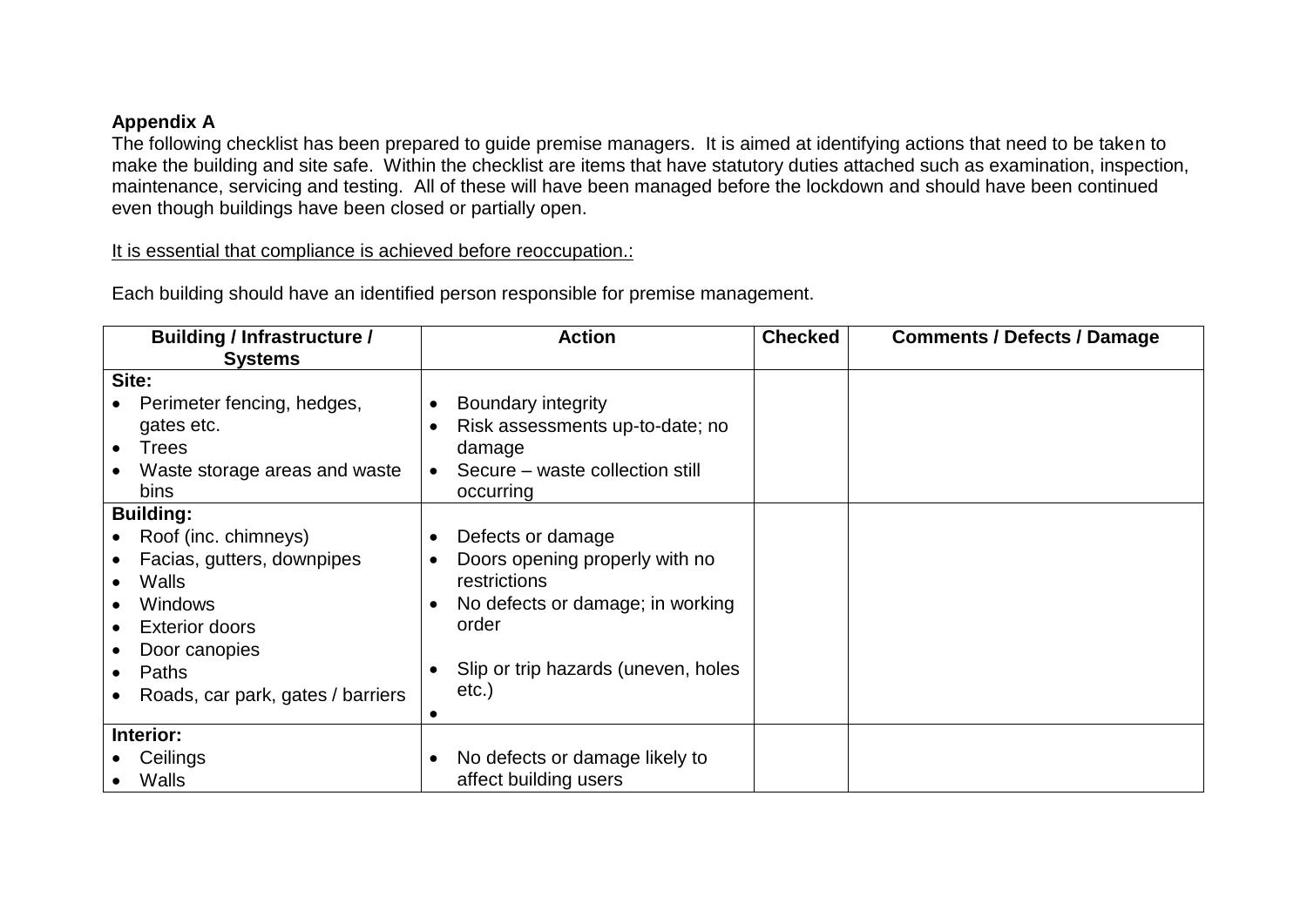| Doors - final exits open (fire,<br>emergency)<br>Fire doors (close and fit as<br>$\bullet$<br>intended)<br>Stairs / steps / ramps<br>$\bullet$<br>Handrails<br>Floors (floor coverings) | Fire Doors checked for fit and<br>opening<br>No slip or trip hazards<br>$\bullet$                                                                   |  |
|-----------------------------------------------------------------------------------------------------------------------------------------------------------------------------------------|-----------------------------------------------------------------------------------------------------------------------------------------------------|--|
| Infrastructure:                                                                                                                                                                         |                                                                                                                                                     |  |
| Gas (turned on, no leaks)                                                                                                                                                               | Gas supply confirmed; no smell of<br>$\bullet$<br>gas on entering building / room                                                                   |  |
| Electricity (CB / RCD checks,<br>sockets)                                                                                                                                               | Check circuit breakers to see if<br>$\bullet$<br>any have tripped; Operate RCD(s)<br>to confirm operation; inspect<br>sockets for damage / overload |  |
| Water system                                                                                                                                                                            | Ensure supply; check for leaks;<br>$\bullet$<br>legionella controls (see below)                                                                     |  |
| Heating (boiler etc.)<br>$\bullet$                                                                                                                                                      | Boiler operational (heating and hot<br>$\bullet$<br>water) – maintenance and<br>servicing carried out according to<br>schedule                      |  |
| Ventilation                                                                                                                                                                             |                                                                                                                                                     |  |
| Kitchens                                                                                                                                                                                | Check system operation; change<br>$\bullet$<br>filters<br>Check all equipment; inspect<br>$\bullet$<br>kitchen and food storage areas for           |  |
|                                                                                                                                                                                         | inspects / vermin; dispose of food                                                                                                                  |  |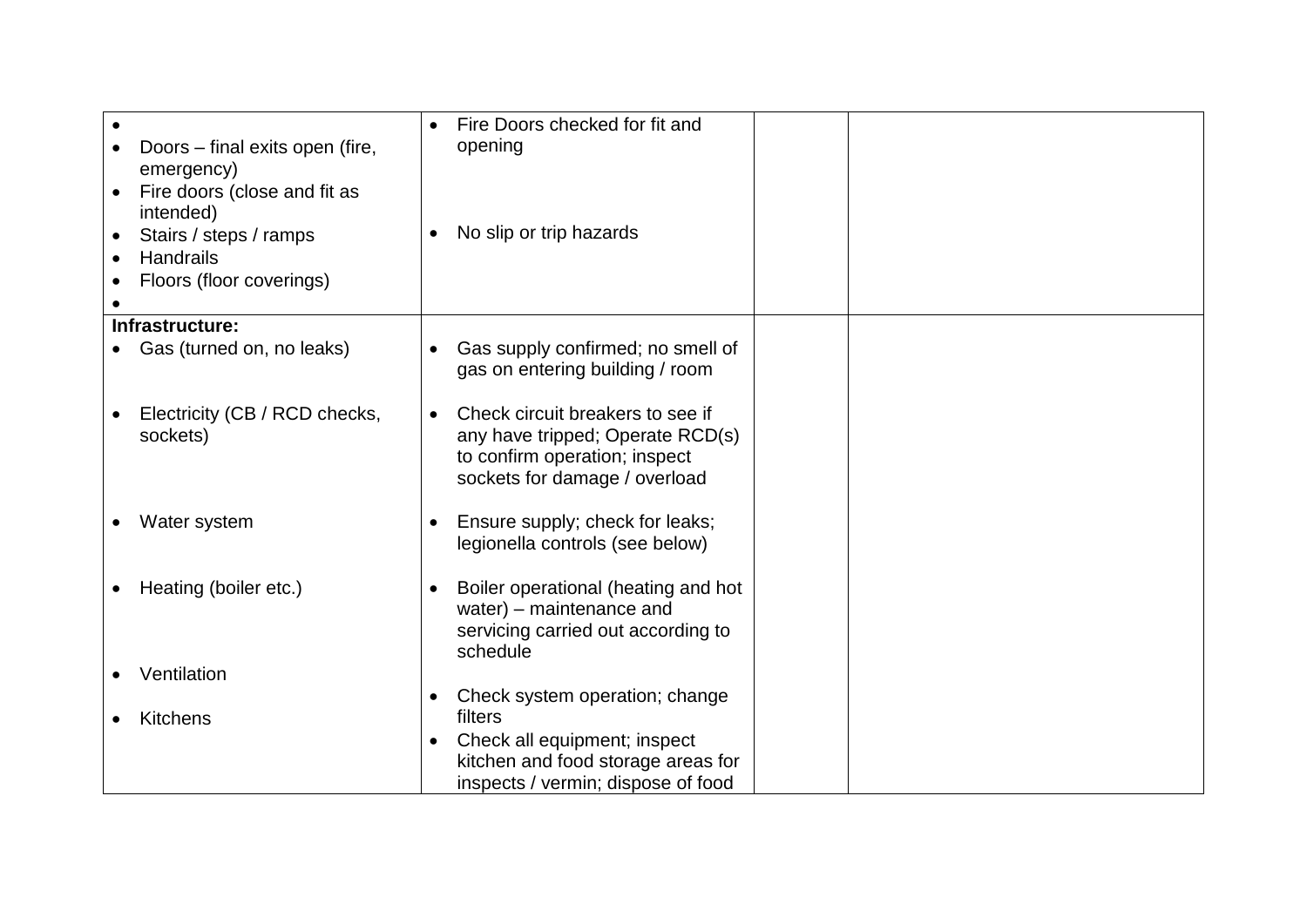| pools                 | Toilets / showers<br>Swimming pools / hydrotherapy | $\bullet$<br>$\bullet$ | past sell-by date; enhanced<br>cleaning<br>Enhanced cleaning; legionella<br>controls<br>Cleaning regime                  |  |
|-----------------------|----------------------------------------------------|------------------------|--------------------------------------------------------------------------------------------------------------------------|--|
|                       |                                                    | $\bullet$              | <b>Follow PWTAG guidance</b>                                                                                             |  |
| <b>Systems:</b>       |                                                    |                        |                                                                                                                          |  |
|                       | Fire detection and alarm<br>(see below)            | $\bullet$<br>$\bullet$ | All detectors, call points and<br>detectors operational; weekly<br>testing performed<br>Battery test to check e-lighting |  |
| $\bullet$             | Emergency lighting (see below)                     | $\bullet$              | operational<br>Alarm system working                                                                                      |  |
| Security<br>$\bullet$ |                                                    |                        | Phone lines operational                                                                                                  |  |
|                       | Communications - telephony                         | $\bullet$<br>$\bullet$ | WiFi working                                                                                                             |  |
|                       | $IT - WiFi$                                        | $\bullet$              | Statutory examination,                                                                                                   |  |
|                       | Pressure systems                                   |                        | maintenance and servicing<br>undertaken according to<br>schedules                                                        |  |
| <b>Equipment:</b>     |                                                    |                        |                                                                                                                          |  |
|                       | IT - computers, monitors etc.                      |                        | All IT equipment operational and<br>without faults                                                                       |  |
|                       | OHP / Whiteboards                                  | $\bullet$              | Equipment in good working order                                                                                          |  |
| $\bullet$             | Fire extinguishers                                 | $\bullet$              | Serviced annually                                                                                                        |  |
|                       | Access equipment / ladders                         | $\bullet$              | Visual inspections for damage /<br>defects                                                                               |  |
|                       | Kitchen equipment - kettles,                       | $\bullet$              | Visual inspections; PAT tests if                                                                                         |  |
|                       | microwaves etc.                                    |                        | required                                                                                                                 |  |
|                       | Lifts (see below) / lifting                        |                        | Statutory examination,                                                                                                   |  |
|                       | equipment                                          |                        | maintenance and testing                                                                                                  |  |